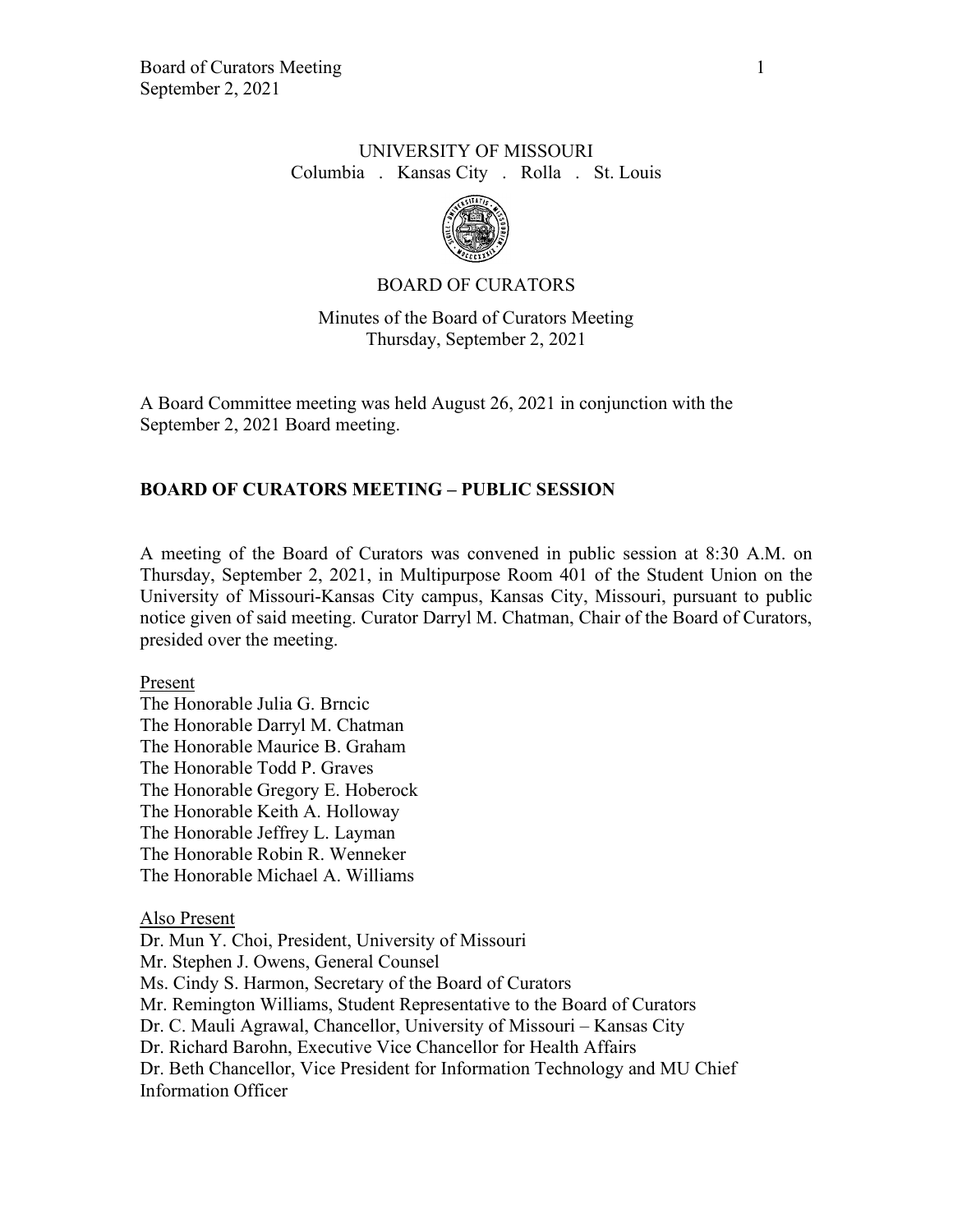- Dr. Mohammad Dehghani, Chancellor, Missouri University of Science and Technology Ms. Kamrhan Farwell, Chief Marketing and Communications Officer
- Ms. Marsha Fischer, Vice President for Human Resources and Chief Human Resources **Officer**
- Ms. Michelle M. Piranio, Chief Audit and Compliance Officer
- Mr. Ryan D. Rapp, Vice President for Finance and Chief Financial Officer
- Dr. Kristin Sobolik, Chancellor for University of Missouri-St. Louis
- Dr. Marshall Stewart, Vice Chancellor, Extension and Engagement
- Mr. Christian Basi, Director of Media Relations

Media representatives

### **General Business**

The oath of office was administered for Curator Holloway.

A Board of Curators standing committee meeting was convened at 8:33 A.M. and concluded at 9:45 A.M. on Thursday, September 2, 2021. Committee actions were presented to the full Board for action following each Committee vote.

### **Finance Committee**

Curator Hoberock provided time for discussion of committee business.

Fiscal Year 2022 Strategic Dividend Distribution, UM – presented by Executive Vice President Rapp (slides and information on file)

It was recommended by President Choi, Chancellor Agrawal, Chancellor Dehghani, and Chancellor Sobolik, recommended by the Finance Committee, moved by Curator Hoberock and seconded by Curator Wenneker, that the following recommendations be approved:

• The strategic use of investment earnings from UM System as presented on the accompanying schedules (and as on file with the minutes of this meeting).

The motion carried unanimously (8-0), with no abstentions. Curator Brncic was absent for the vote.

Fiscal Year 2022 Mid-Year Deviation to Capital Plans for MU, MU Health Care, UMKC, Missouri S&T and UMSL – presented by Executive Vice President Rapp (slides and information on file)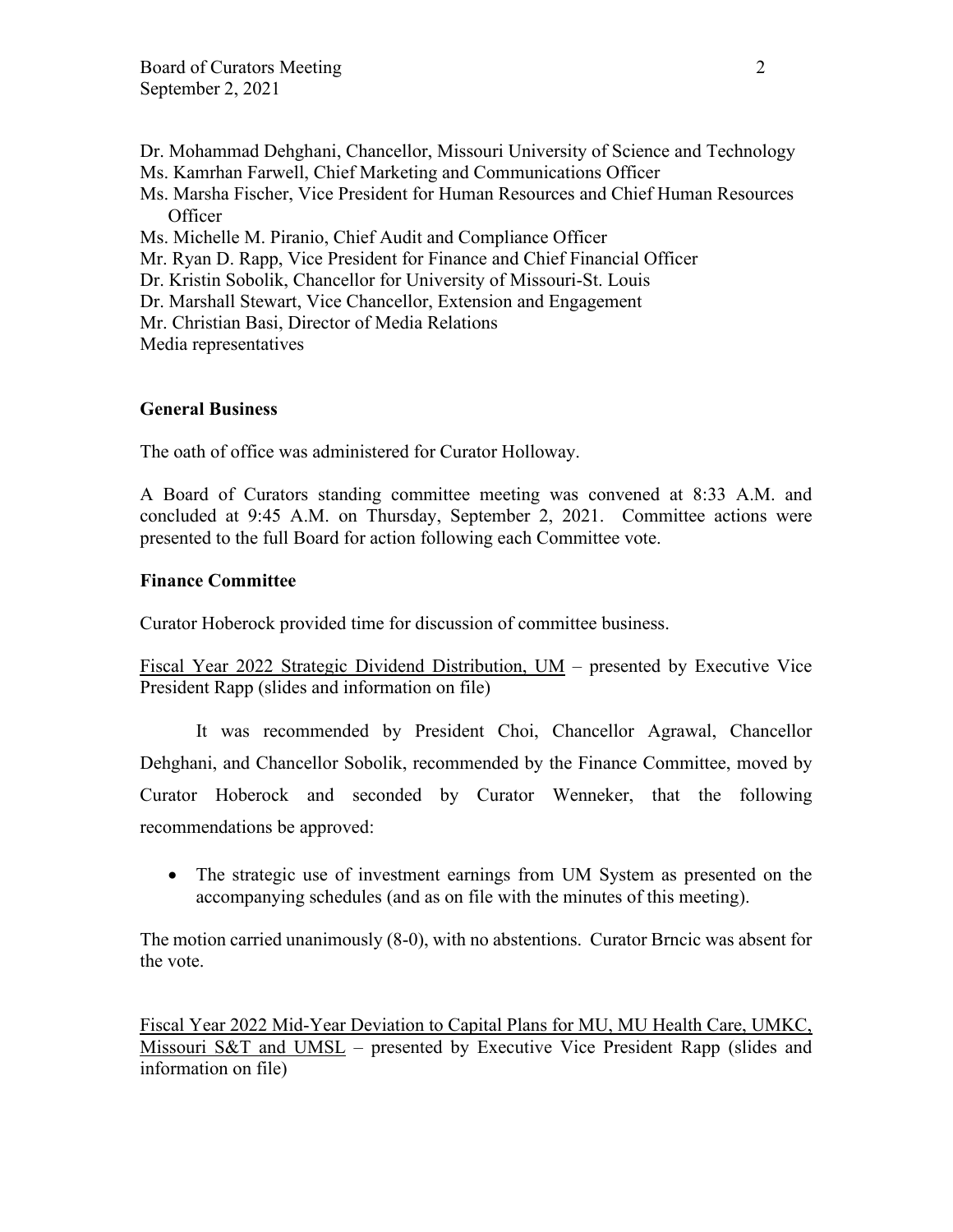It was recommended by President Choi, Chancellor Agrawal, Chancellor Dehghani, and Chancellor Sobolik, recommended by the Finance Committee, moved by Curator Hoberock and seconded by Curator Graham, that the:

## MU

Capital Plan included in Finance Plan:

- Added MU Research Reactor West Expansion Project
- Added Radioisotope Facility at Discovery Ridge Project (Previously on the Aspirational Strategic Projects Plan)
- Added Medical Science Building Renovations Project
- Added Swine Facility- South Farm Phase II Project
- Added Swine Facility- Middlebush Farm Phase II Project
- Added NextGen Precision Health-4<sup>th</sup> Floor Fit-Out Project

Aspirational Strategic Project Plan Deviation:

- Removed Laboratory for Infectious Disease Research Addition for CO6 Grant Funding
- Removed Laboratory for Infectious Disease Research Addition for NSF Grant Funding
- Added Vivarium Facility Expansion Project
- Added Jesse Hall Exterior Masonry/Metal Repairs & Window Replacement Project
- Added Medical Science Building Replace Electrical Distribution System Project

MU Health Care No Deviations

UMKC No Deviations

Missouri S&T

Capital Plan included in Finance Plan:

- Added Arrival District Site Development Project
- Modified Manufacture Missouri Ecosystem Building One Project
- Modified Welcome Center Project

Aspirational Strategic Project Plan Deviation:

• Added Subsurface Parking Structure Project

### UMSL

Aspirational Strategic Project Plan Deviation: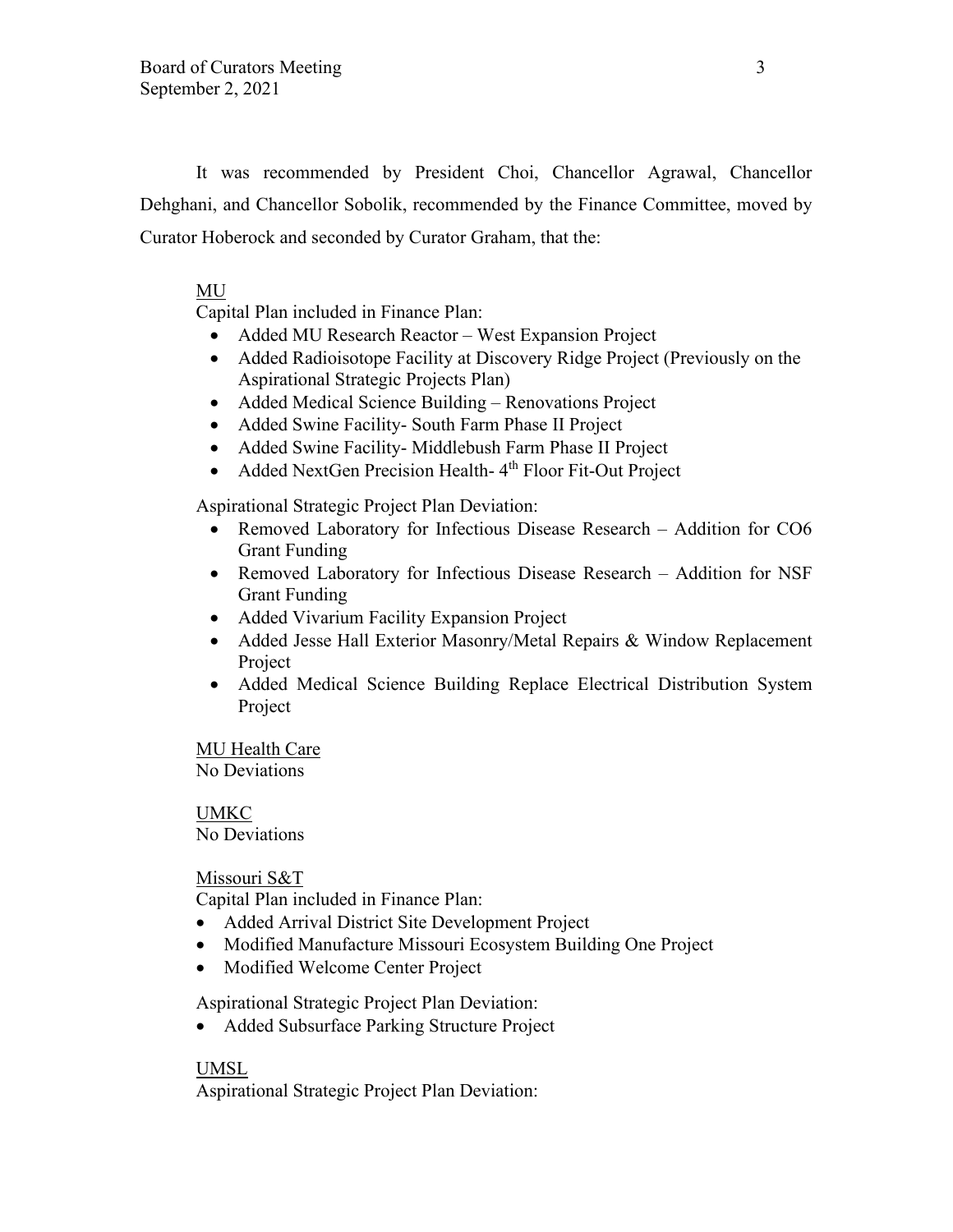• UMSL Consolidation Plan Modified

be approved for further planning and development as described in the following materials (and as on file with the minutes of this meeting).

The motion carried unanimously (8-0), with no abstentions. Curator Brncic was absent for the vote.

Project Approval, Veterinary Medicine Diagnostics Laboratory – New Building, MU – presented by Executive Vice President Rapp (information on file)

 It was recommended by President Choi, recommended by the Finance Committee, moved by Curator Hoberock and seconded by Curator Layman, that the following action be approved:

> the project approval for the Veterinary Medicine Diagnostics Laboratory – New Building, MU

> Funding of the project budget is from: State Appropriation  $$15,000,000$ Gifts \$15,000,000 Total Funding \$30,000,000 \$30,000,000

The motion carried unanimously (8-0), with no abstentions. Curator Brncic was absent for the vote.

Fiscal Year 2021 Investment Performance Review, UM – presented by Chief Investment Officer Richards (slides and information on file for this information only item)

Naming Opportunity, MU – presented by President Choi (information on file)

It was recommended and endorsed by President Choi, moved by Curator Hoberock and seconded by Curator Wenneker, that the following action be approved:

that the NextGen Precision Health Building be named in honor of the Honorable Roy D. Blunt in recognition of his commitment to the university's strategic priorities and higher education in the state of Missouri.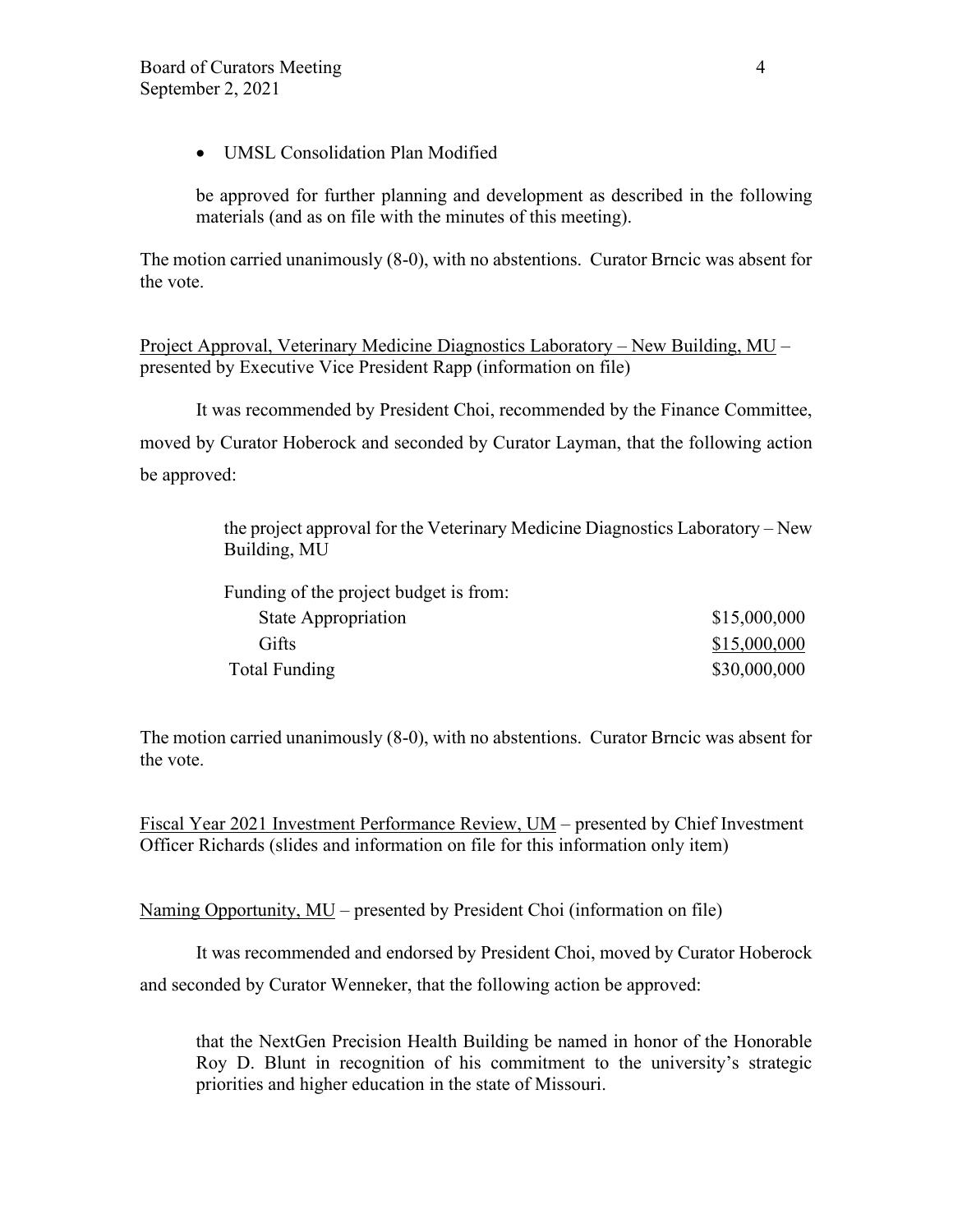The motion carried unanimously (8-0), with no abstentions. Curator Brncic was absent for the vote.

Master Plan, Missouri  $S\&T$  – presented by Chancellor Dehghani (slides and information on file)

It was recommended by Chancellor Dehghani, endorsed by President Choi, recommended by the Finance Committee, moved by Curator Hoberock and seconded by Curator Graham, that the following action be approved:

that the 2020 Missouri University of Science & Technology Campus Master Plan be approved.

The motion carried unanimously (8-0), with no abstentions. Curator Brncic was absent for the vote.

## **General Business**

University of Missouri Board Chair's Report – presented by Chair Chatman (slides on file)

Chair Chatman recognized two Curators' Distinguished Professors from University of Missouri – Kansas City, Sara Dallas, Ph.D. and Larson Powell, Ph.D.

Chair Chatman also recognized the work of outstanding researchers from each university:

- Dr. George Gotto and Dr. Michelle Reynolds, Institute for Human Development, UMKC
- Dr. Chenglin Wu, Engineering, Missouri S&T
- Katie Ellison and Dr. Elizabeth Sale, MIMH, UMSL
- Dr. Hussein Nassar and Dr. Zheng Yan, College of Engineering, MU

University of Missouri System President's Report – presented by President Choi (slides on file)

President Choi presented a report that included:

- Recognized the following 2021 Presidential awardees:
	- o Dr. Andrew Bergerson,
	- o Dr. Reza Derakshani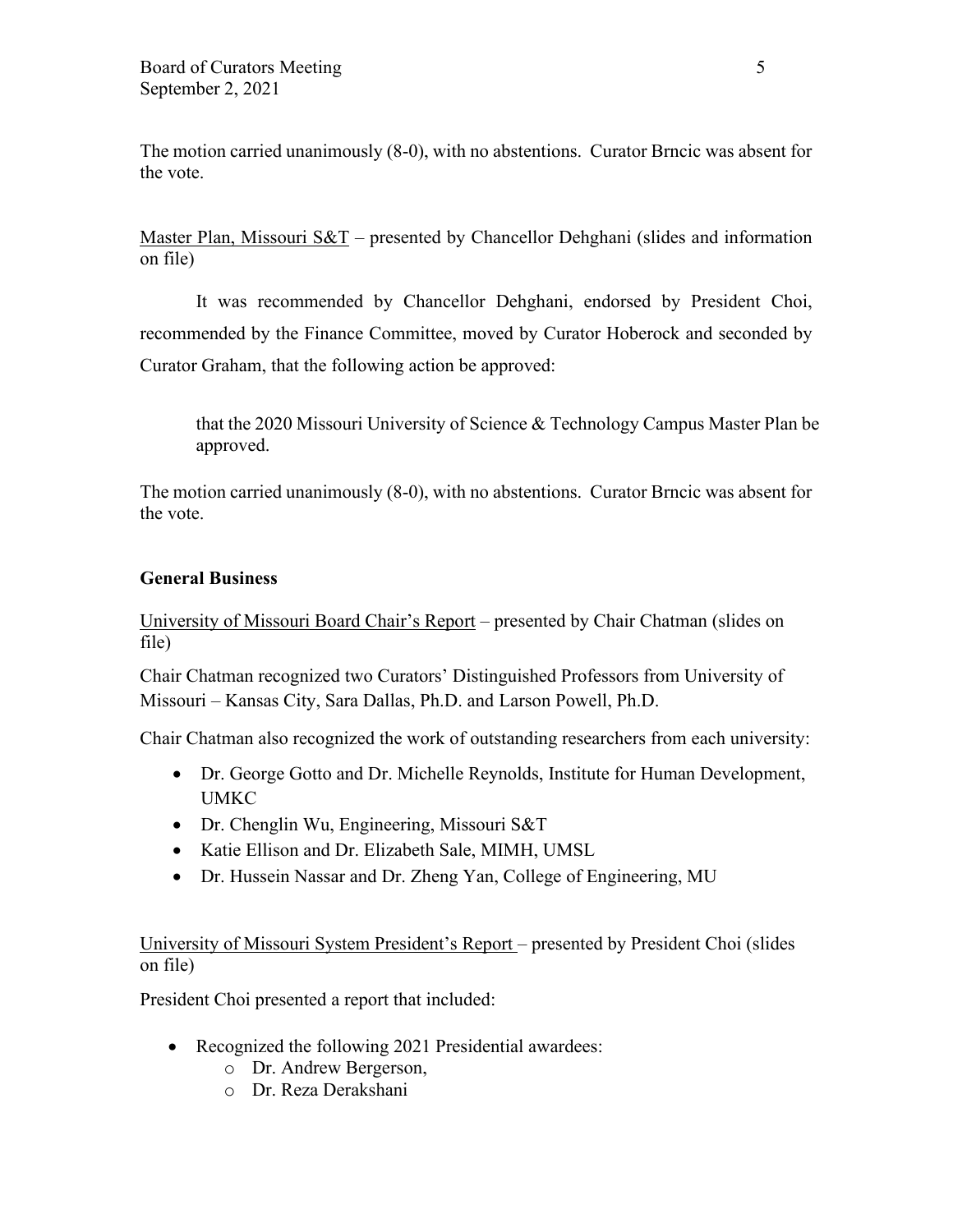- o Dr. Wanda Temm
- o Dr. Janet Garcia-Hallett
- o Dr. LaVerne Berkel
- Provided an update for:
	- o New faculty recruitment at all universities
	- o Student Success compact
	- o Research and Creative Works compact
	- $\circ$  Philanthropy for July 1, 2020 June 30, 2021

Student Representative to the Board of Curators Report – presented by Remington Williams (slides on file)

Student Representative to the Board of Curators presented the role and purpose of the Intercampus Student Council. He also presented special programs from each university that contribute to student success.

#### Approval, Board Executive Committee and Standing Committees Appointments

It was recommended by Chair Chatman, moved by Curator Hoberock and seconded by Curator Williams, that the following Board of Curators Executive Committee and Standing Committees appointments be approved for 2021, as amended:

#### **Executive Committee**

Darryl M. Chatman, Chair Greg E. Hoberock Jeff L. Layman

**Academic, Student Affairs, Research and Economic Development Committee** Todd P. Graves, Chair Greg E. Hoberock Jeff L. Layman Robin R. Wenneker

### **Audit, Compliance and Ethics Committee**

Jeff L. Layman, Chair Julia G. Brncic Maurice B. Graham Keith A. Holloway

## **Finance Committee**

Greg E. Hoberock, Chair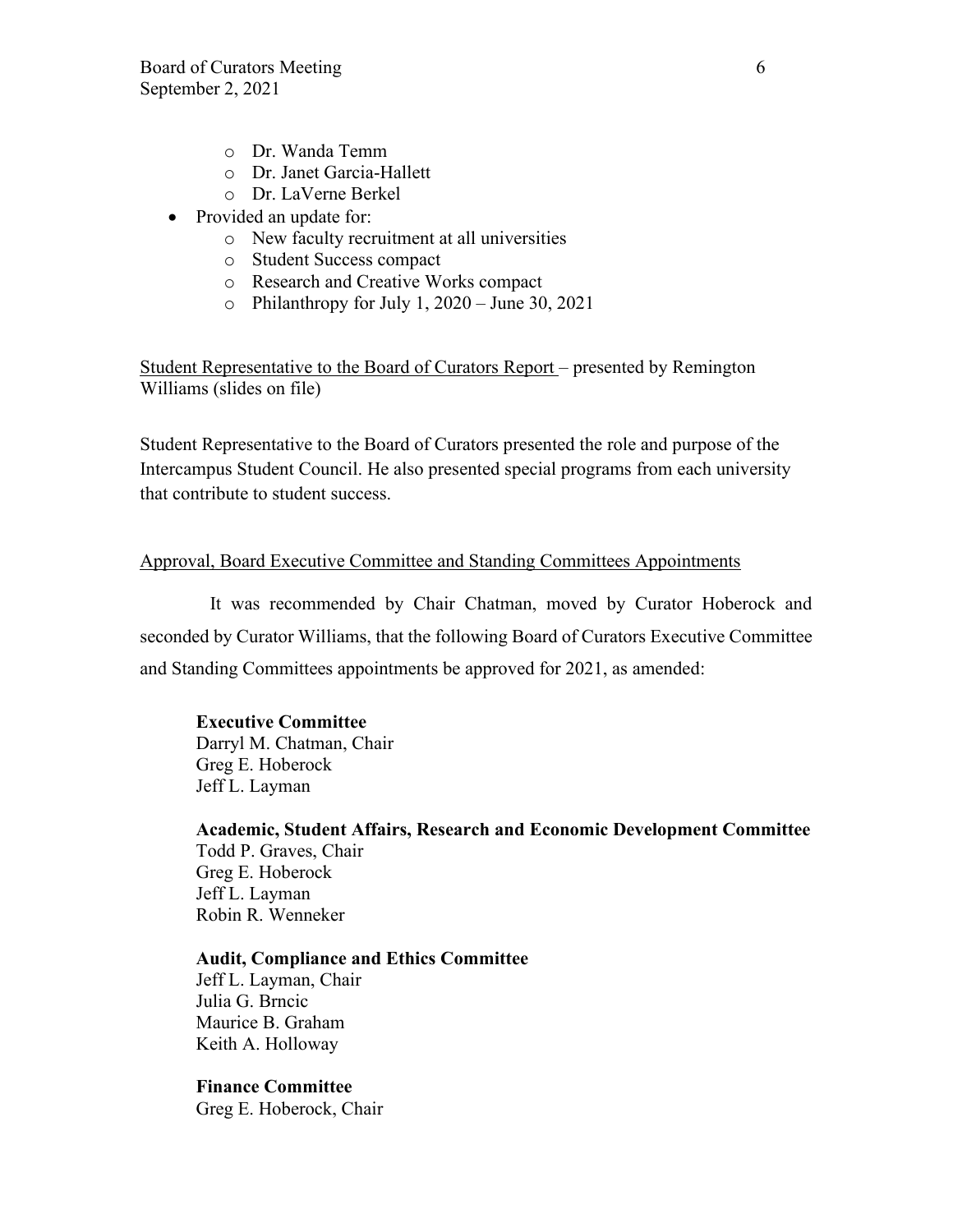Todd P. Graves Jeff L. Layman Michael A. Williams

#### **Governance, Compensation and Human Resources Committee**

Michael A. Williams, Chair Julia G. Brncic Keith A. Holloway Robin R. Wenneker

#### **Health Affairs Committee**

 Robin R. Wenneker, Chair Maurice B. Graham Keith A. Holloway Michael A. Williams Ronald G. Ashworth (non-curator) John R. Phillips (non-curator)

The motion carried unanimously (9-0) by voice vote with no abstentions.

Review of Consent Agenda – No discussion.

### **Consent Agenda**

It was endorsed by President Choi, moved by Curator Graham and seconded by Curator Hoberock, that the following items be approved by consent agenda:

### **CONSENT AGENDA**

Action

- A. Minutes, June 24, 2021 Board of Curators Meeting
- B. Minutes, June 24, 2021 Board of Curators Committee Meetings
- C. Minutes July 8-9, 2021 Board of Curators Retreat
- D. Minutes, July 21, 2021 Special Board of Curators Meeting\
- E. Minutes, August 10, 2021 Special Board of Curators Meeting
- F. Degrees, Fall Semester 2021 for all universities
- G. Investment Consultant Annual Approval, UM
- H. Amendment, Collected Rules and Regulations 140.013 Investment Policy for Endowment Pool, UM
- I. Sole Source 340B Contract Pharmacy & Specialty Pharmacy Distribution Services, MUHC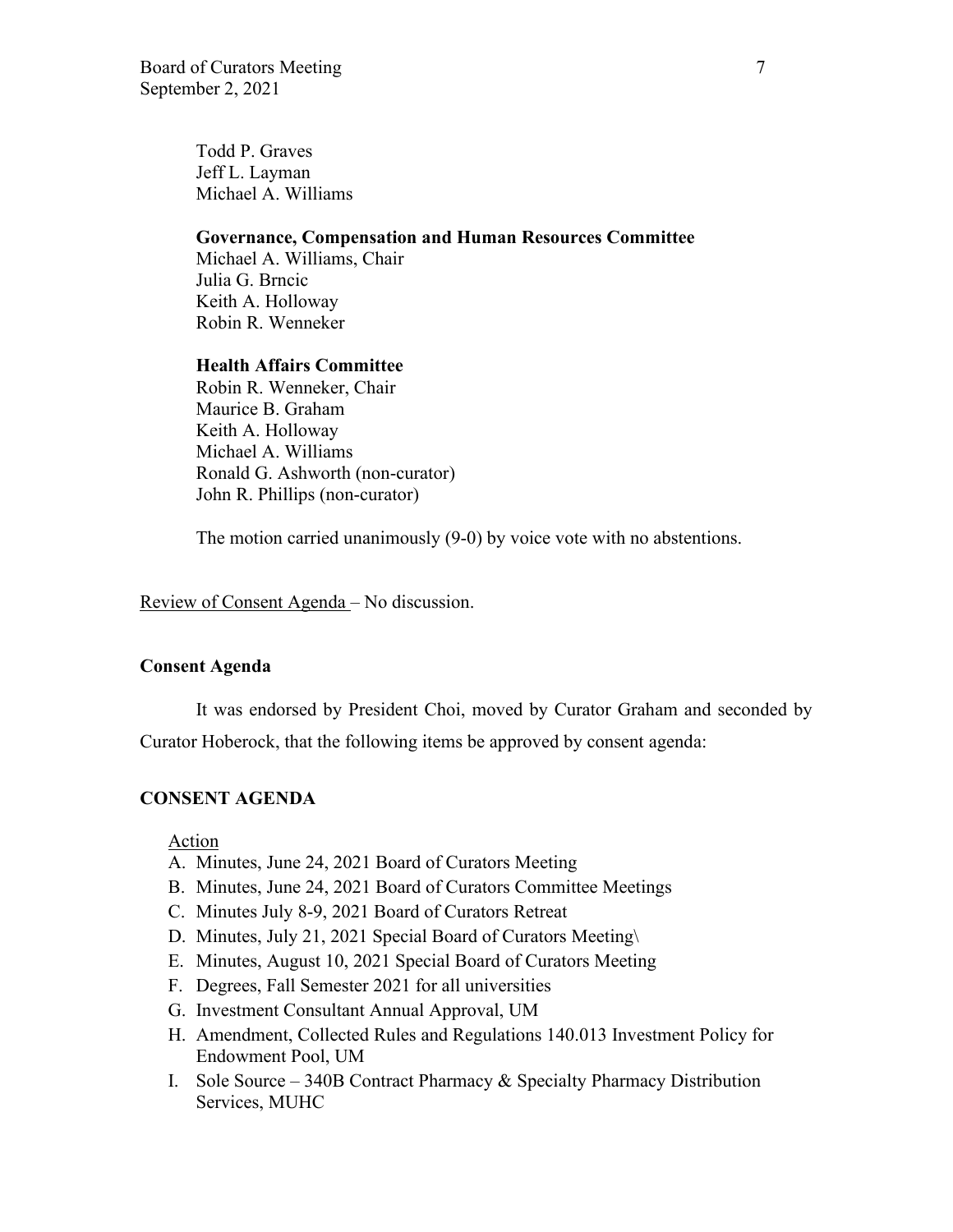- J. Security Resolution, 2021
- A. Minutes, June 24, 2021 Board of Curators Meeting as provided to the Curators for review and approval.
- B. Minutes, June 24, 2021 Board of Curators Committee Meetings as provided to the Curators for review and approval.
- C. Minutes, July 8-9, 2021 Board of Curators Retreat as provided to the Curators for review and approval.
- D. Minutes, July 21, 2021 Special Board of Curators Meeting as provided to the Curators for review and approval.
- E. Minutes, August 10, 2021 Special Board of Curators Meeting as provided to the Curators for review and approval.
- F. Degrees, Fall Semester 2021 for all universities

that the action of the President of the University of Missouri in awarding degrees and certificates to candidates recommended by the various faculties and committees of the four University of Missouri System campuses who fulfill the requirements for such degrees and certificates at the end of the Fall Semester 2021, shall be approved, and that the lists of said students who have been awarded degrees and certificates be included in the records of the meeting.

G. Investment Consultant Annual Approval, UM

That the investment consulting firm, Verus, be retained for one year.

H. Amendment, Collected Rules and Regulations 140.013, Investment Policy for Endowment Pool, UM

That the existing investment policy of Collected Rules and Regulations, Section 140.013, be amended, as noted in the attached documents (and as on file with the minutes of this meeting).

#### **140.013 Investment Policy for Endowment Pool**

Bd. Min 7-22-11. Revised in entirety, Bd. Min. 6-26-12. (Note: Board approval on 6-26-12 replaced previous rules 140.010, 140.011, 140.012 and 140.013 with new language and reissued new rules 140.010 through and including 140.016.) Revised Bd. Min 6-14-13; Revised 9-12-13; Revised 6-25-15;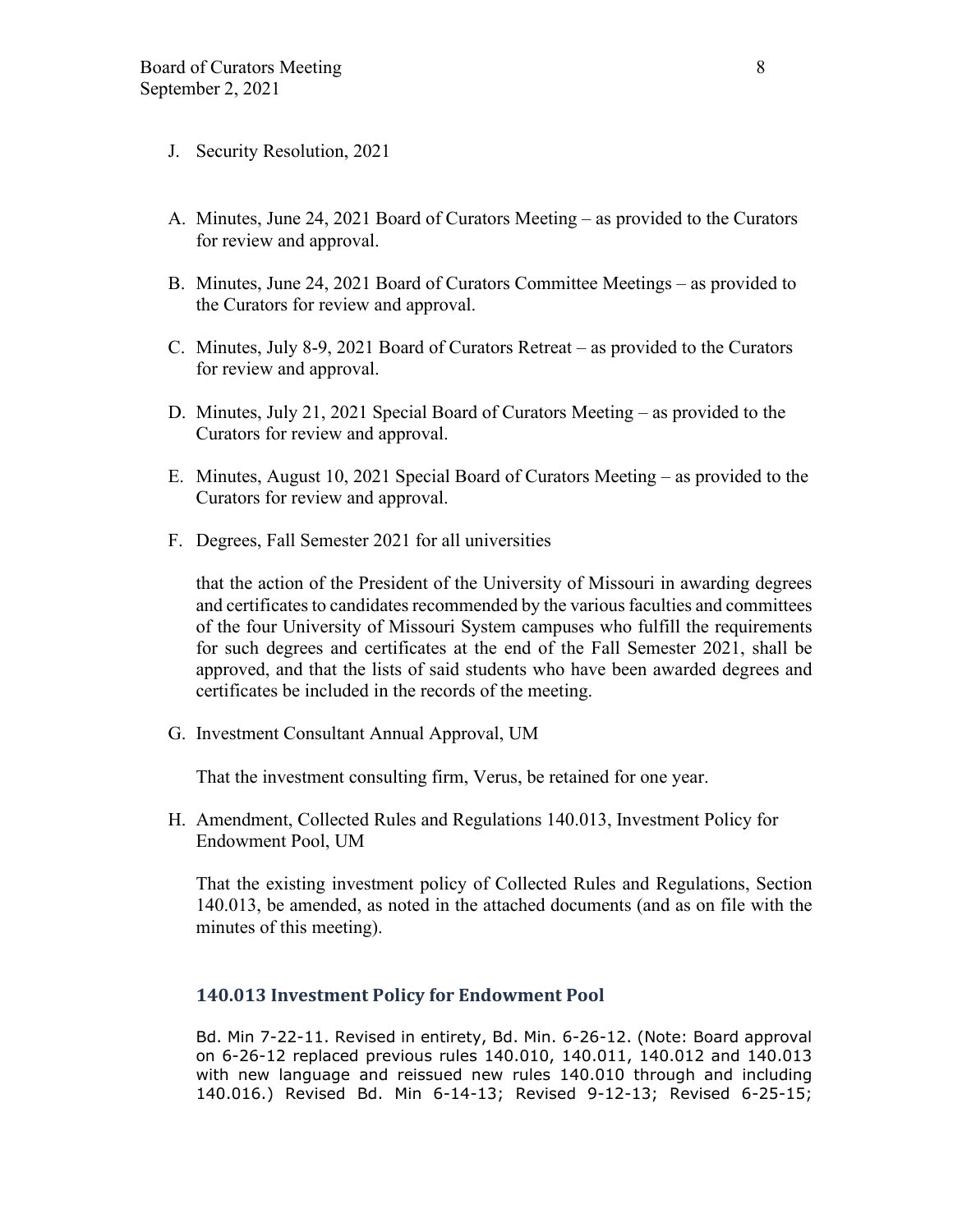Revised 2-4-16; Revised 4-14-16; Revised 6-23-17; Revised Bd. Min. 9-28-17; Revised Bd. Min. 2-4-21; Revised Bd. Min. 9-2-21.

- A. **Introduction** -- The University's Endowment Pool contains gifts, bequests and other funds directed to be used to support a University program in perpetuity. Some donors require such a commitment as a condition of their gift ("true endowments"). Also, funds may be assigned to function as endowments by the Board of Curators or by University administration ("quasi endowments").
- B. **Responsibilities and Authorities** See CRR 140.010 "*Policy for Management and Oversight of Selected University Investment Pools*."
- C. **Investment Objectives --** The Endowment Pool must be managed to provide ongoing support of endowed programs in perpetuity, in conformance with donor stipulations. To accomplish this, investment returns, net of inflation, should be sufficient over time to cover annual spending distributions while maintaining or growing the underlying purchasing power of each endowed gift.

Endowment Pool investments should be managed in a manner that maximizes returns while attempting to minimize losses during adverse economic and market events, with an overall appetite for risk governed by the objectives noted above. This will be accomplished through a more 'risk-balanced' portfolio that seeks meaningful diversification of assets, which necessarily means less equity risk and more long-term bond exposure relative to peers. To offset potentially lower returns from a more risk-balanced portfolio, a key component of this strategy includes a less common, yet prudent, program of return enhancement commonly referred to in the investment industry as portable alpha. These investment objectives seek to prioritize the long-term structural needs of the Endowment Pool over short-term performance comparisons of the investment portfolio relative to peers.

D. **Authorized Investments –** The Endowment Pool shall be invested in externally managed funds, consistent with the guidelines established in CRR 140.011, "*Policy for Investment Manager Selection, Monitoring and Retention*" and CRR 140.017, "*Allowable Investments,*" in the following asset classes: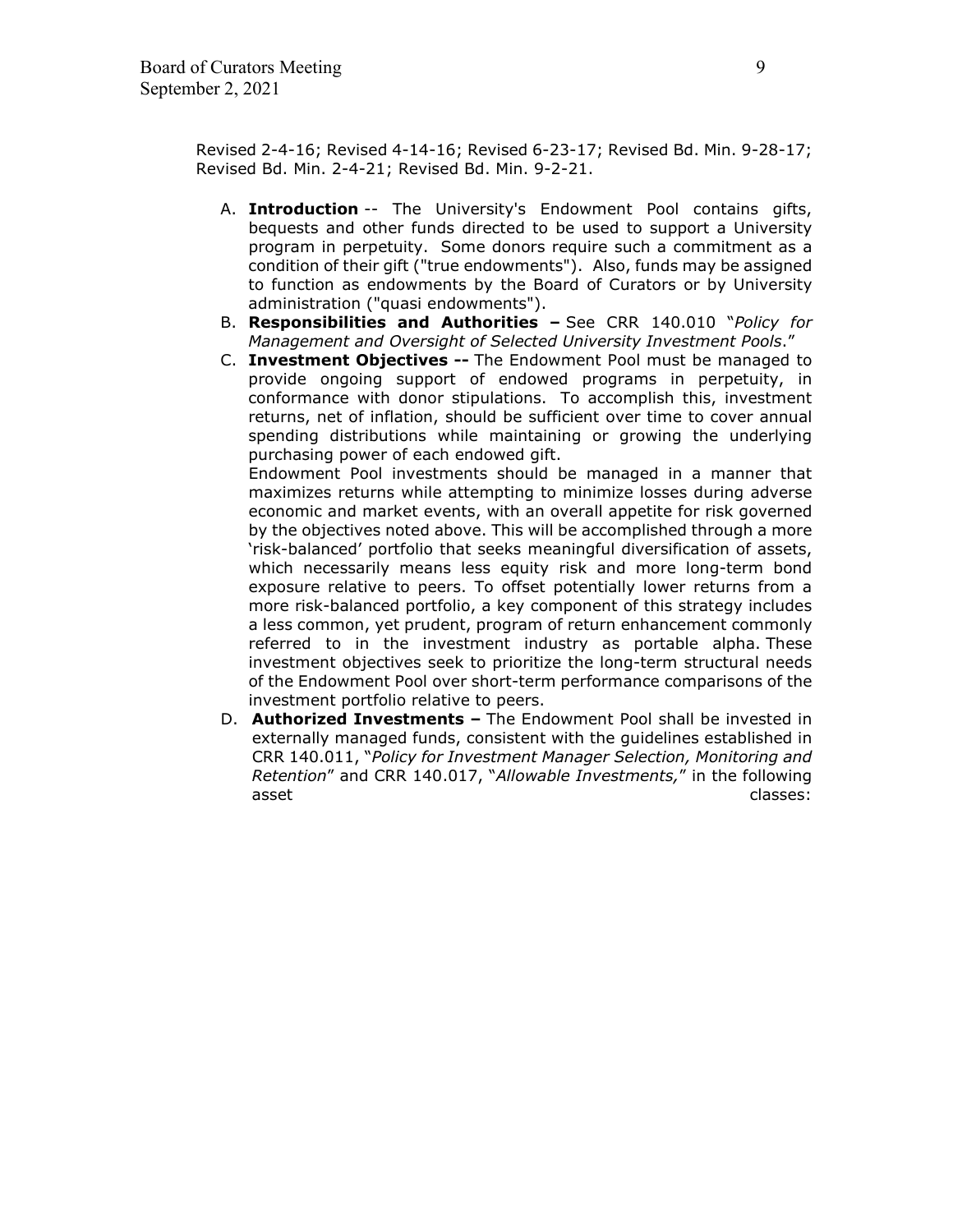| <b>Asset Class</b>                                                                                   | <b>Economic Environment Risk Factor(s)</b>                                                                                                                |                                                                                                                                | <b>Sub-Class Target</b> | <b>Asset Class</b><br><b>Target</b> | Range         |
|------------------------------------------------------------------------------------------------------|-----------------------------------------------------------------------------------------------------------------------------------------------------------|--------------------------------------------------------------------------------------------------------------------------------|-------------------------|-------------------------------------|---------------|
| <b>Public Equity</b>                                                                                 | <b>Rising Growth</b><br><b>Falling Inflation</b>                                                                                                          | Equity<br>Currency                                                                                                             |                         | 35%                                 | 25%-45%       |
| <b>Private Equity</b>                                                                                | <b>Rising Growth</b><br><b>Falling Inflation</b>                                                                                                          | Equity<br>Currency<br>Liquidity                                                                                                |                         | 15%                                 | $10\% - 20\%$ |
| <b>Public Debt</b><br>Sovereign<br><b>Bonds</b><br>Inflation-Linked<br><b>Bonds</b><br>Opportunistic | <b>Falling Growth</b><br><b>Falling Inflation</b><br><b>Falling Growth</b><br><b>Rising Inflation</b><br><b>Rising Growth</b><br><b>Falling Inflation</b> | <b>Interest Rates</b><br>Currency<br>Inflation<br><b>Interest Rates</b><br>Currency<br><b>Interest Rates</b><br>Credit spreads | 8%<br>10%<br>$0\%$      | 18%                                 | $8\% - 28\%$  |
| <b>Private Debt</b>                                                                                  | <b>Rising Growth</b><br><b>Falling Inflation</b>                                                                                                          | Credit Spreads<br>Liquidity                                                                                                    |                         | $7\%$                               | $2\% - 12\%$  |
| <b>Diversifiers</b><br><b>Risk Balanced</b><br>Commodities                                           | <b>Rising Growth</b><br><b>Falling Growth</b><br><b>Rising Inflation</b>                                                                                  | Diversified                                                                                                                    | 12%                     | 25%                                 | 15%-35%       |
| Real<br>Estate                                                                                       | <b>Falling Inflation</b><br><b>Rising Growth</b><br><b>Rising Inflation</b>                                                                               | Inflation                                                                                                                      | 3%                      |                                     |               |
| Infrastructure<br>Opportunistic                                                                      | <b>Rising Growth</b><br><b>Rising Inflation</b><br><b>Rising Growth</b><br><b>Rising Inflation</b>                                                        | Equity<br>Credit Spreads<br>Inflation<br>Liquidity<br>Equity<br><b>Interest Rates</b>                                          | 10%<br>0%               |                                     |               |
| <b>Total Portfolio</b>                                                                               |                                                                                                                                                           |                                                                                                                                |                         |                                     |               |

#### E. **Portfolio Rebalancing**

Asset allocations shall be monitored on an ongoing basis as changes in market behavior may cause variations from the target asset mix. Rebalancing of the portfolio shall be considered at least quarterly, and more often if necessary to maintain allocations within the allowable range. The need to rebalance shall take into account any logistical issues associated with fully funding a particular asset sector, as well as any tactical decisions to overweight or underweight a particular asset sector based on current market conditions. The University may utilize external managers to rebalance portfolio exposures consistent with targets and allowable ranges established by this policy. In those instances, conventional derivative instruments commonly accepted by other institutional investors, such as futures, swaps, options, forward contracts and reverse repurchase agreements may be utilized.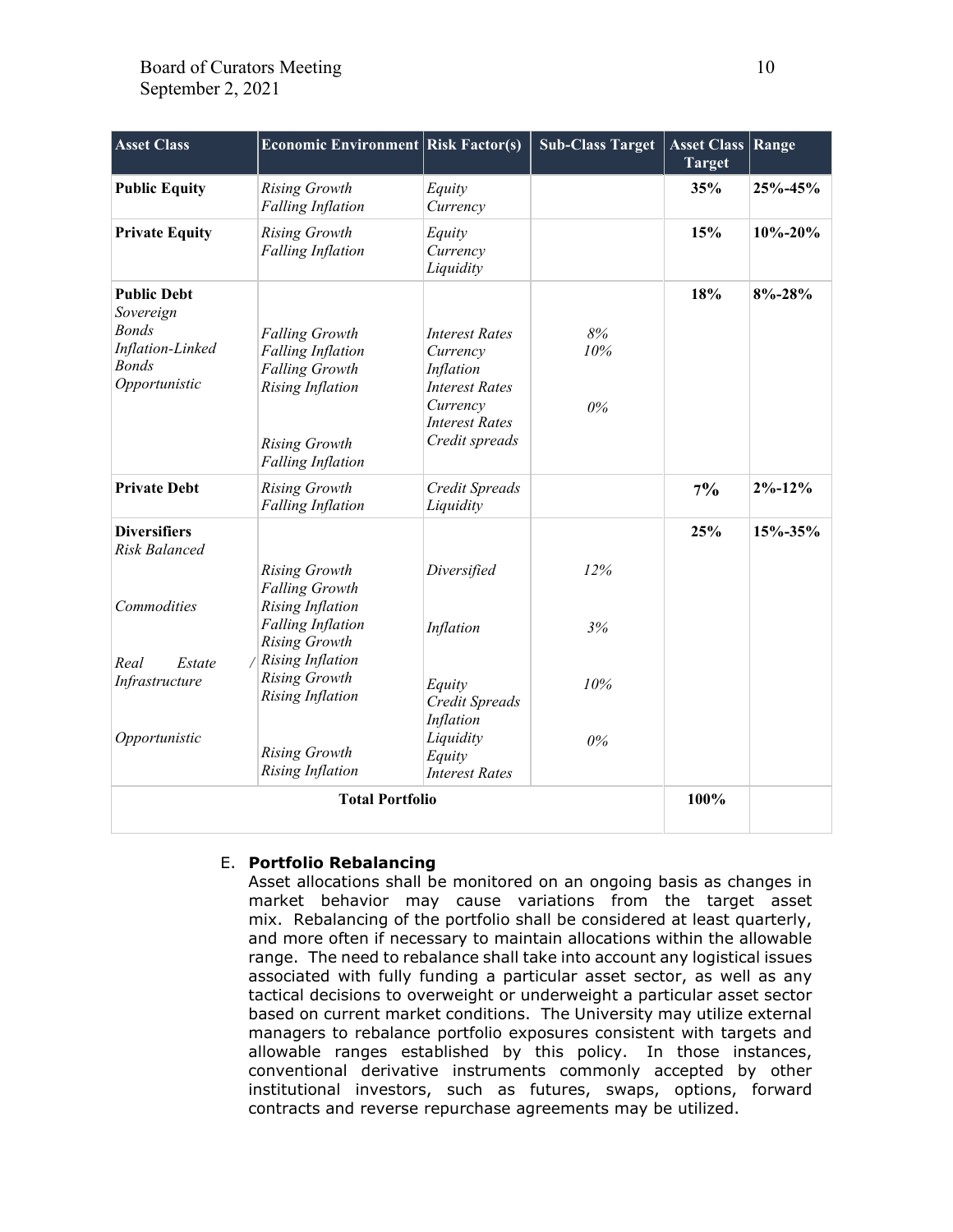Actual asset class allocations shall not fall outside of the allowable ranges, with the exception of violations caused solely by periods of extreme market distress, when it may not be possible or advisable to immediately bring such allocations back to within the allowable ranges.

#### F. **Currency Risk Management**

In the context of a global investment portfolio, currency risk exists to the extent that investments contain exposures to foreign currencies. The desirability of this currency exposure is not necessarily aligned dollar for dollar with the desired exposure to assets denominated in foreign currencies. As such, external managers in any asset class may implement currency strategies to alter the currency exposure of the portfolio when deemed prudent to do so in the context of the particular investment mandate. In addition, the University may utilize external managers to implement currency strategies to alter exposures in an active or passive manner as part of a portfolio or asset class overlay when deemed prudent to do so.

#### G. **Portable Alpha Program**

Synthetic market exposures across asset classes including equities, sovereign bonds, inflation-linked bonds and commodities may be obtained through derivative instruments commonly accepted by other institutional investors, such as futures, swaps, options, forward contracts and reverse repurchase agreements. These derivative instruments shall be managed by external investment firms with appropriate expertise, experience and depth of resources.

When synthetic market exposures are obtained through derivative instruments, a portion of the resulting cash and cash equivalent balances may be invested by active alpha managers seeking to add returns over the benchmark. These alpha managers will possess broadly diverse strategies/styles and, in the aggregate, are expected to produce returns that show little or no relationship to the economic environment being experienced at any given time. Furthermore, this portfolio of managers will be constructed with a goal of low/no correlation to the synthetic market exposures obtained through the derivative instruments. The risk drivers with the portable alpha portfolio should generally be well-known, empirically-tested, sources of return that can be systematically harvested through dynamic long/short strategies. They can be thought of either as returns that underlie "classic" hedge fund strategies (hedge fund risk premia), such as arbitrage and macro or the returns from "classic" styles (style premia), such as value, momentum, carry, defensive and low volatility.

Legal account structures will be in the form of one or a combination of separate accounts, institutional commingled funds and/or limited partnerships or other similar forms.

The allowable range of the portable alpha portfolio shall be 0-27% of the total Endowment Pool.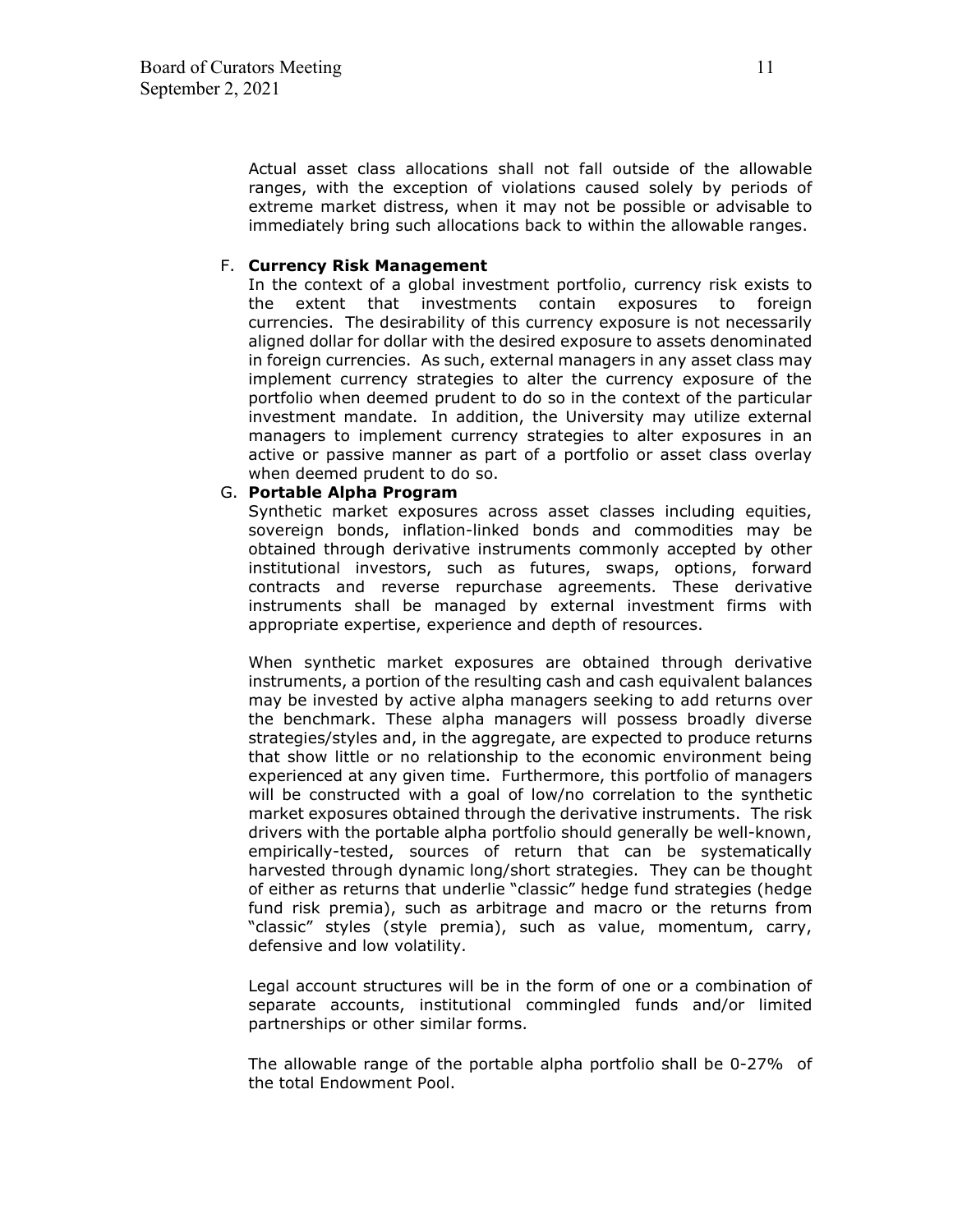Management of liquidity risk is a critical component of the portable alpha program. If not managed appropriately, there is a risk that synthetic market exposures may need to be unwound at undesirable points in time in order to meet margin calls during volatile markets. To help mitigate this risk, prudent balances of cash and cash equivalents shall be maintained as part of the program and monitored daily.

The following table outlines the minimum cash requirements with associated replenishing guidelines:

|         | Cash Margin*    | <b>Replenishing Guidelines</b>                                                                                                                                                                   |
|---------|-----------------|--------------------------------------------------------------------------------------------------------------------------------------------------------------------------------------------------|
| Target  | 30%             | n/a                                                                                                                                                                                              |
| Range 1 | 29.9% to $20\%$ | Develop action plan to replenish to Target within 12 months                                                                                                                                      |
| Range 2 | 19.9% to $10\%$ | Develop action plan to replenish to Range 1 within 60 days, with subsequent plan to<br>replenish to Target within 12 months                                                                      |
| Range 3 | $9.9\%$ or less | Take immediate action to replenish to Range 2 as quickly as possible. Follow with plan<br>to replenish to Range 1 within 60 days, and subsequent plan to replenish to Target within<br>12 months |

*\* Cash Margin is defined as Portable Alpha Program cash and cash equivalents divided by the total of synthetic market exposures outstanding across all asset classes with the program.*

- H. **Spending Policy** To provide ongoing support to endowed programs in perpetuity, the spending policy must be managed in conjunction with investment objectives and other factors in compliance with applicable law, such that the spending rate plus an inflationary assumption shall not exceed expected investment returns over time. At minimum, the spending policy should be reviewed in conjunction with asset/liability studies performed by the Investment Consultant not less than once every three years.
	- 1. The formula used to determine the Endowment Pool spending distribution for each fiscal year shall apply a rate of 4.0% to a base equal to the 28-quarter trailing average of market values as of December  $31^{st}$  of the prior fiscal year. Endowment spending distributions shall be paid on a monthly basis.

The transition of the rate from 4.5% to 4.0% shall be accomplished in a methodical manner over a period not to exceed the seven years ended June 30, 2024. In no case shall the transition from 4.5% to 4.0% cause the actual spending distribution to decrease from one year to the next during the transition phase.

2. In addition to the spending distribution noted above, the President shall have the discretion to distribute from the Endowment Pool an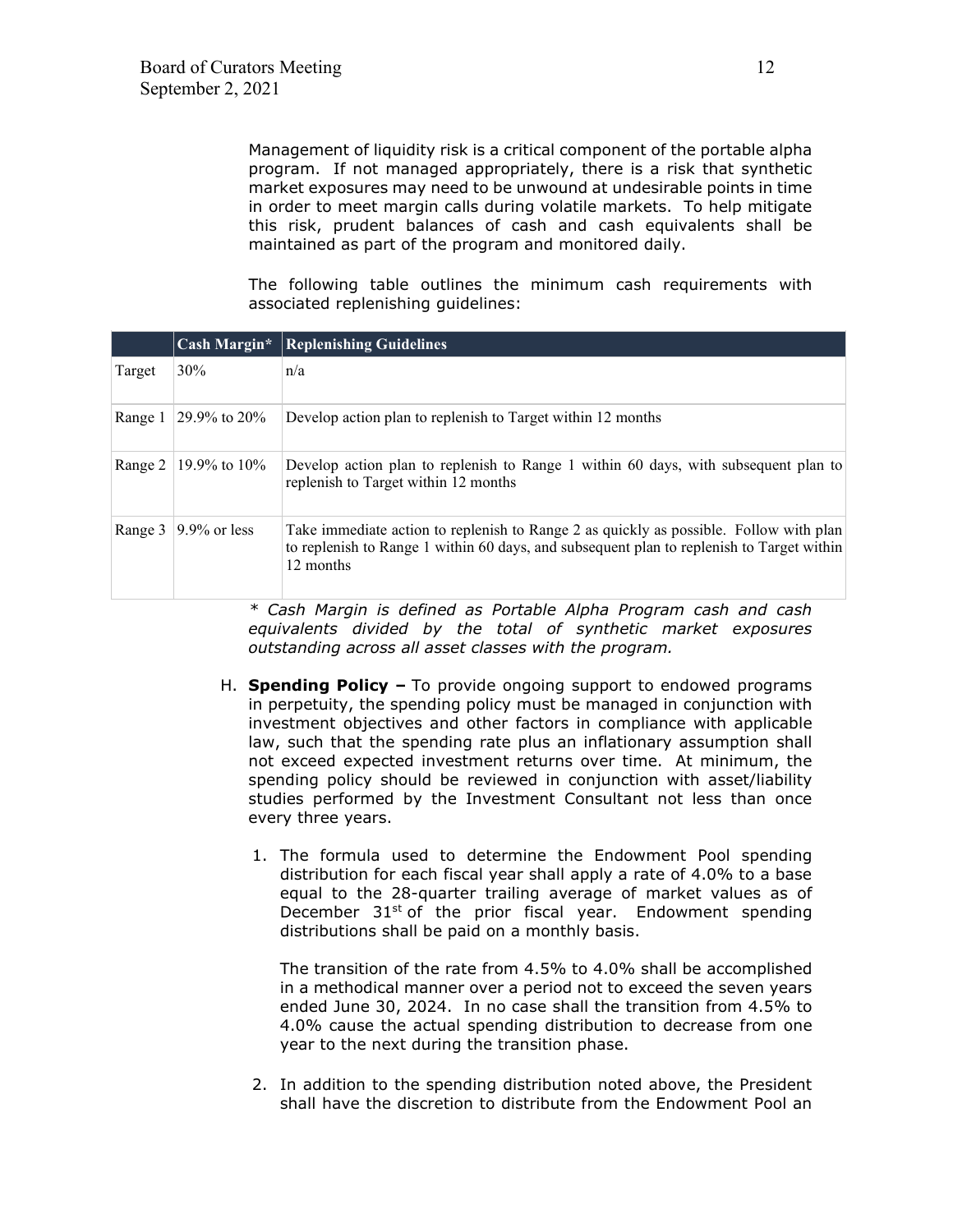administrative fee each fiscal year to be used for support of internal endowment administration and development functions. Such administrative fee shall be calculated by applying a rate of up to 1.25% to a base equal to the 28-quarter trailing average of market values as of December 31 of the prior fiscal year. The administrative fee shall be paid on a monthly basis. In addition, internal investment management, accounting and legal expenses may be charged directly to the Endowment Pool.

- 3. The spending policy, spending distribution formula and administrative fee may be adjusted over time by the Board to respond to general economic conditions and other factors as appropriate and in compliance with applicable law.
- 4. Implementation of the spending policy is delegated to the Vice President for Finance or her/his designees.
- I. Sole Source 340B Contract Pharmacy & Specialty Pharmacy Distribution Services, MUHC

that MUHC be authorized to purchase 340B Contract Pharmacy & Specialty Pharmacy Distribution Services from Cardinal Health Inc., Dublin, Ohio, at an estimated total cost of \$20,750,000 for a five-year term with the option to renew for two (2) additional one-year terms.

Funding is as follows: Optum Contract Pharmacy Operating Fund H5131 733870 Kroger/Gerbes Contract Pharmacy Operating Fund H4967 733870 Hy-Vee Contract Pharmacy Operating Fund H3782 733870 Mizzou Pharmacy – Specialty Operating Fund H3763 733870

J. Security Resolution, 2021

that the following resolution be approved:

Resolution

The Curators of the University of Missouri agree that the following individuals occupying the designated offices shall constitute a Security Executive Committee with full authority and responsibility for the negotiation, execution and administration of Department of Defense, or User Agency classified contracts as described in 32 CFR §117, formerly DoD 5520.22-M, "National Industrial Security Program Operating Manual":

The members of this Security Executive Committee have been processed for a personnel security clearance for access to classified information up to the level of the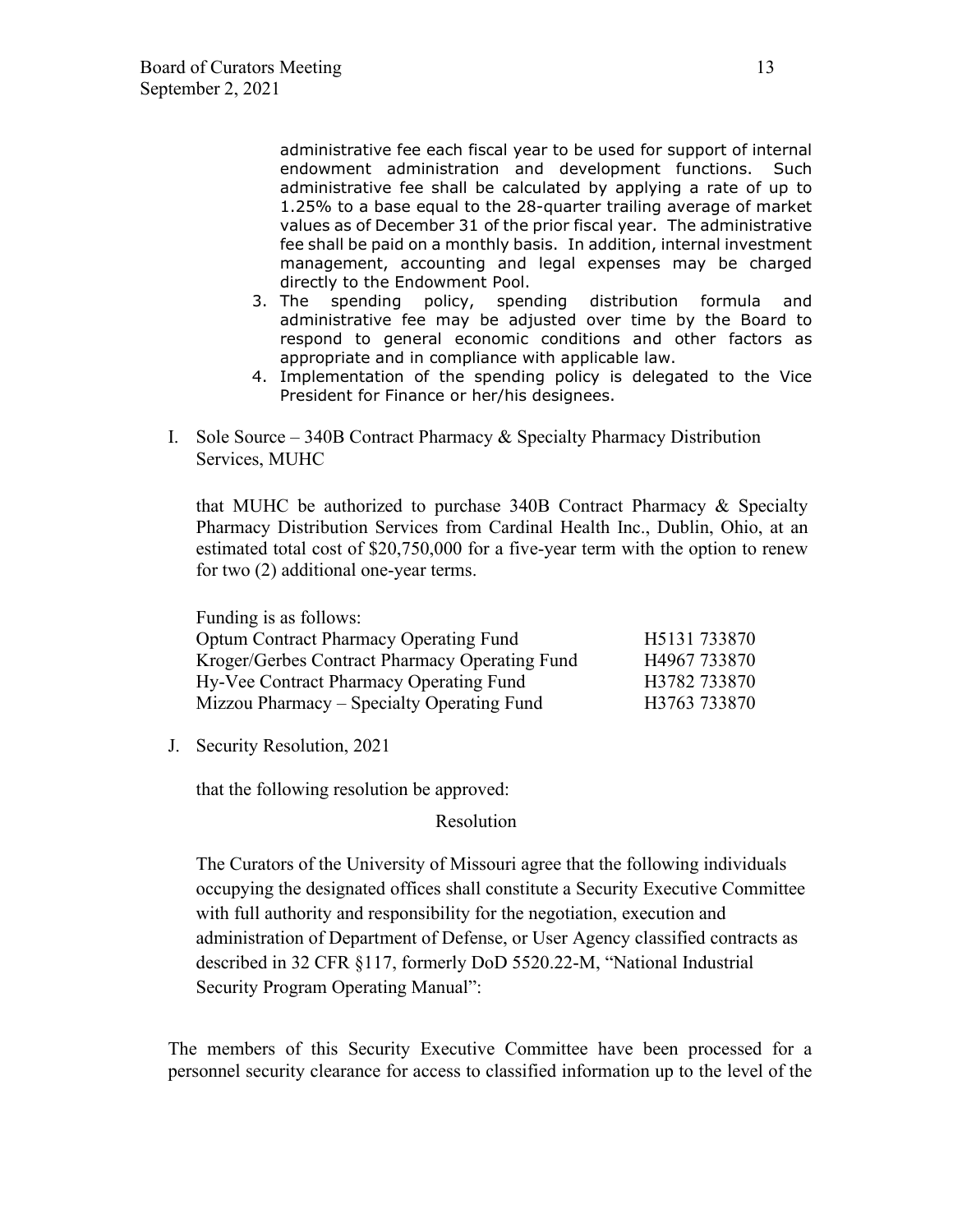facility security clearance granted to this institution, as provided for under the aforementioned security program.

Once the following personnel complete all the requirements for a Department of Defense Top Secret personnel security clearance, they too will become full voting members of the Security Executive Committee.

- President, University of Missouri System, and Chancellor, University of Missouri-Columbia, Mun Y. Choi, Ph.D.
- Curator Todd P. Graves, University of Missouri
- Provost, University of Missouri-Columbia, Latha Ramchand, Ph.D.
- Chancellor, University of Missouri-Kansas City, C. Mauli Agrawal, Ph.D.
- Provost, University of Missouri-Kansas City, Jennifer Lundgren, Ph.D.
- Chancellor, Missouri University of Science and Technology, Mohammad Dehghani, Ph.D.
- Provost, Missouri University of Science and Technology, Colin Potts, Ph.D.
- Vice Chancellor for Research, University of Missouri, Thomas E. Spencer, Ph.D.

The Security Executive Committee is hereby delegated all of the Board's duties and responsibilities pertaining to the protection of classified information under classified contracts of the Department of Defense or User Agencies awarded to the Curators of the University of Missouri.

The following officers and members of the University of Missouri Board of Curators shall not be required, shall not have, and can be effectively excluded from access to all classified information in the possession of the Curators of the University of Missouri, and do not occupy positions that would enable them to affect adversely the policies and practices of the Curators of the University of Missouri in the performance of classified contracts for the Department of Defense or User Agencies awarded to the Curators of the University of Missouri, and need not be processed for a personnel security clearance:

All members of the Board of Curators, except the designated member of the Security Executive Committee:

- Julia G. Brncic
- Darryl M. Chatman
- Maurice B. Graham
- Greg E. Hoberock
- Keith A. Holloway
- Jeffrey L. Layman
- Robin R. Wenneker
- Michael A. Williams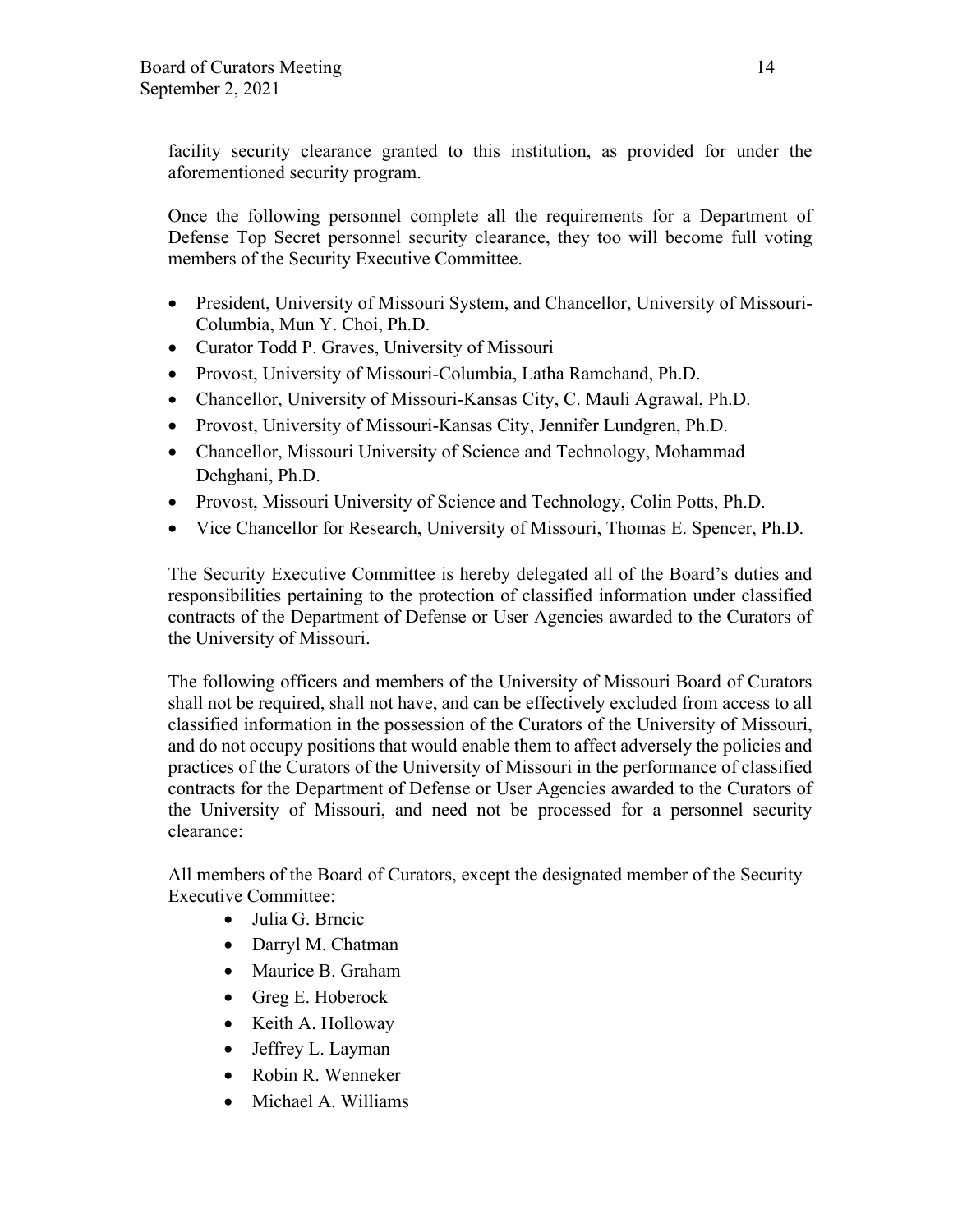Officers:

- General Counsel, Stephen J. Owens, J.D.
- Chief Audit and Compliance Officer, Michelle Piranio
- Executive Vice President, Finance and Chief Financial Officer, Ryan Rapp
- Vice President, Human Resources and Chief Human Resources Officer, Marsha Fischer
- Vice President, Information Technology, Beth Chancellor
- Chief Marketing and Communications Officer, Kamrhan Farwell
- Chancellor, University of Missouri-St. Louis, Kristin Sobolik, Ph.D.
- Provost, University of Missouri-St. Louis, Marie T. Mora, Ph.D.

The motion carried (8-0) by voice vote with one abstention from Curator Layman.

Board of Curators standing committee meetings were reconvened at 10:25 A.M. and concluded at 11:07 A.M. on Thursday, September 2, 2021. Committee actions were presented to the full Board for action following each Committee vote.

# **Audit, Compliance and Ethics Committee**

Curator Layman provided time for discussion of committee business.

Internal Audit, Compliance and Ethics Quarterly Report, UM – presented by Chief Audit and Compliance Officer Piranio (information and slides on file for this information item)

# **Health Affairs Committee Chair Report**

Curator Wenneker provided an overview of committee business.

Executive Vice Chancellor Report – presented by Richard Barohn, MD (slides on file for this information item)

MU Health Care Report – (slides on file for this information item)

School of Medicine Report – (slides on file for this information item) Quarterly Financial Report, MU Health - (slides on file for this information item)

Quarterly Compliance Report, MU Health – (slides on file for this information item)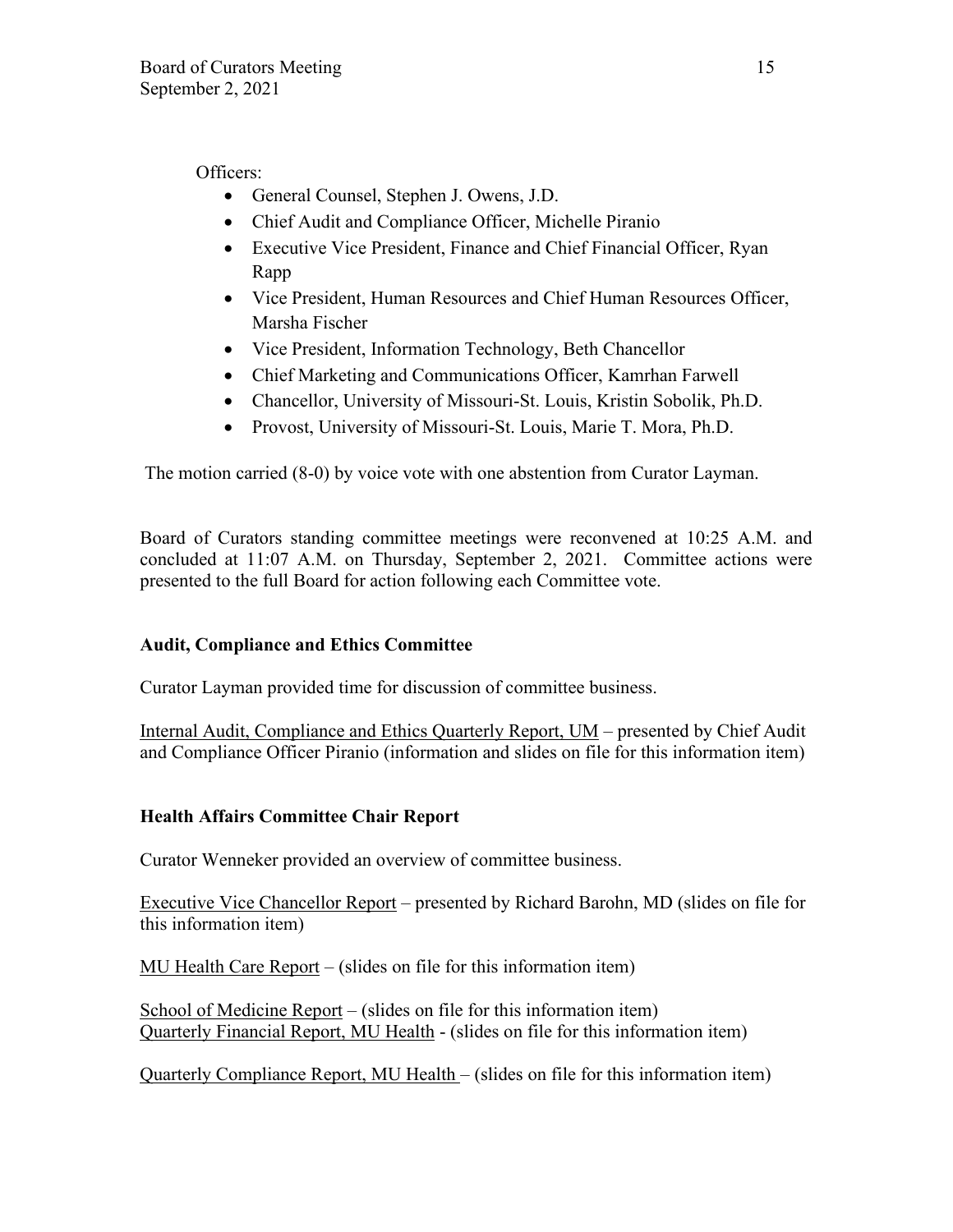The minutes for the June 17, 2021 Health Affairs Committee meeting and a Resolution, Corporate Integrity Agreement for Health Affairs Committee members were approved at the August 26, 2021 committee meeting.

### **Academic, Student Affairs, Research and Economic Development Committee**

Curator Graves provided time for discussion of committee business.

Intercollegiate Athletics: Name, Image and Likeness – presented by the MU and UMKC Athletic Directors and Compliance Officers (slides on file for this information only item)

New Degree Program Proposal, BAS, Bachelor of Applied Science, UMKC – presented by Caitlin Horsmon and Elizabeth Vonnahme (information on file)

It was recommended by the University of Missouri System Office of Academic Affairs, endorsed by President of the University of Missouri Mun Choi, recommended by the Academic, Student Affairs and Research & Economic Development Committee, moved by Curator Graves, seconded by Curator Wenneker that the following action be approved:

that the University of Missouri – Kansas City be authorized to submit the attached proposal (and as on file with the minutes of this meeting) for a Bachelor of Applied Science to the Coordinating Board for Higher Education for approval.

The motion carried unanimously (9-0) by voice vote with no abstentions.

The new degree program proposal for a Bachelor of Arts in Urban Journalism and Strategic Communication for UMKC was pulled from the agenda. The Board requested more information.

The only other item for this committee was a Resolution for an Executive Session later in the day.

#### **General Business**

University of Missouri – Kansas City Campus Highlights – presented by Chancellor Agrawal (slides on file for this information only item)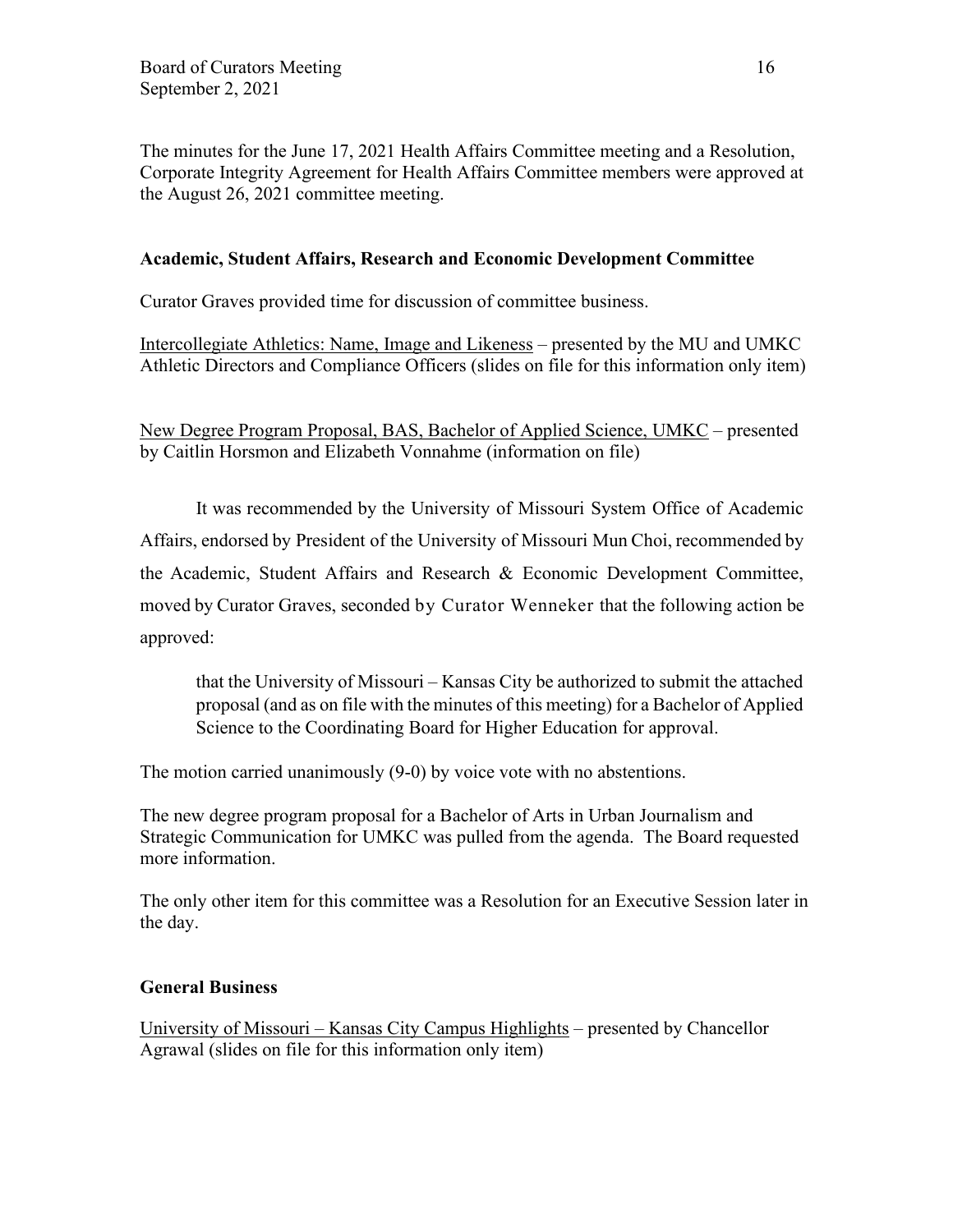**11:35 AM – Luncheon** for the Board of Curators, President, University of Missouri System Leaders and University of Missouri – Kansas City Faculty and Student Leaders Location: Fourth Floor Lobby and Foyer Space

## **12:45 PM Reconvened Public Session**

## **General Business**

Strategic Theme Discussion – Achieving Research Excellence – Presented by President Choi and Chancellor Agrawal (slides on file)

A presentation and discussion were held centered around the following:

- Why research excellence is important
- MU's focus on growing research
- UMKC's strategic research overview

## COVID Discussions

It was moved by Curator Layman and seconded by Curator Williams, that the Board of Curators approve the following:

The University of Missouri shall not mandate new COVID-19 vaccination requirements for students, unless required by federal or state law or regulations; however, existing policies may remain in place, such as MU Health's policy for students in patient and clinical environments.

Roll call vote of the Board:

 Curator Brncic was absent for vote. Curator Chatman voted yes. Curator Graham voted no. Curator Graves voted yes. Curator Hoberock voted no. Curator Holloway voted no. Curator Layman voted yes. Curator Wenneker voted yes. Curator Williams voted yes.

The motion carried with five votes in favor and three votes opposed.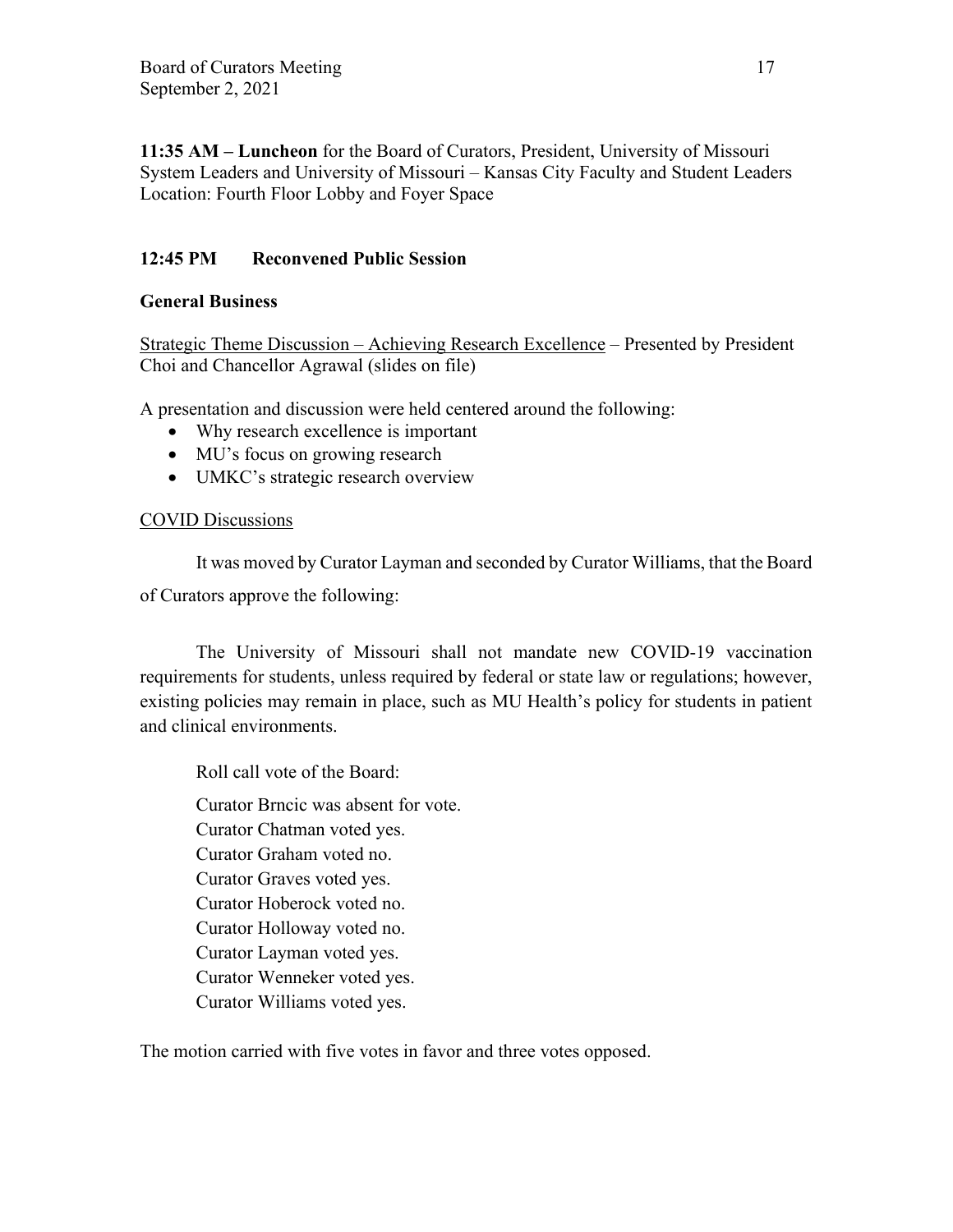It was then moved by Curator Layman and seconded by Curator Graves, that the Board of Curators approve the following:

The University of Missouri shall not mandate new COVID-19 vaccination requirements for faculty and staff, unless required by federal or state law or regulations; however, existing policies may remain in place, such as MU Health's policy for faculty and staff in patient and clinical environments.

Roll call vote of the Board: Curator Brncic was absent for vote. Curator Chatman voted yes. Curator Graham voted no. Curator Graves voted yes. Curator Hoberock voted no. Curator Holloway voted no. Curator Layman voted yes. Curator Wenneker voted yes. Curator Williams voted yes.

The motion carried with five votes in favor and three votes opposed.

#### Good and Welfare of the Board

Draft November 18, 2021 Board of Curators meeting agenda – no discussion (on file)

#### Resolution for Executive Session of the Board of Curators Meeting September 2, 2021

It was moved by Curator Graham and seconded by Curator Hoberock, that there shall be an executive session with a closed record and closed vote of the Board of Curators meeting September 2, 2021 for consideration of:

- **Section 610.021(1), RSMo**, relating to matters identified in that provision, which include legal actions, causes of action or litigation, and confidential or privileged communications with counsel; and
- **Section 610.021(2), RSMo,** relating to matters identified in that provision, which include leasing, purchase, or sale of real estate; and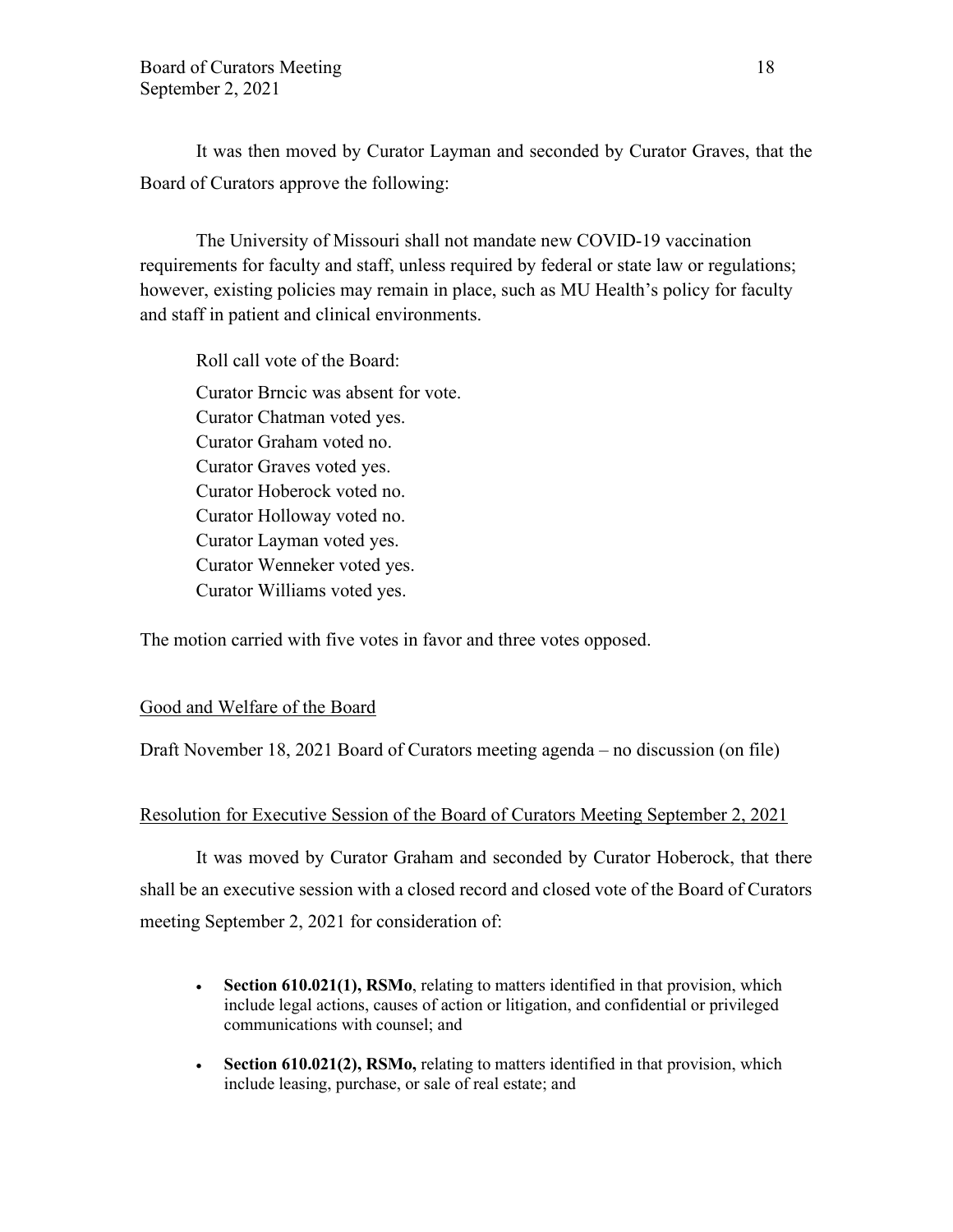- **Section 610.021(3), RSMo**, relating to matters identified in that provision, which include hiring, firing, disciplining, or promoting of particular employees; and
- **Section 610.021(12), RSMo,** relating to matters identified in that provision, which include sealed bids and related documents and sealed proposals and related documents or documents related to a negotiated contract; and
- **Section 610.021 (13), RSMo**, relating to matters identified in that provision, which include individually identifiable personnel records, performance ratings, or records pertaining to employees or applicants for employment; and
- **Section 610.021(14), RSMo**, relating to matters identified in that provision, which include records which are protected from disclosure by law.

Roll call vote of the Board:

Curator Brncic was absent for vote. Curator Chatman voted yes. Curator Graham voted yes. Curator Graves voted yes. Curator Hoberock voted yes. Curator Holloway voted yes. Curator Layman voted yes. Curator Wenneker voted yes. Curator Williams voted yes.

The motion carried.

The public session of the Board of Curators meeting recessed at 1:52 P.M. on September 2, 2021.

### **Board of Curators Meeting – Executive Session**

A meeting of the University of Missouri Board of Curators was convened in executive session at 2:23 P.M., on Thursday, September 2, 2021, in Room 301 of the Student Union on the University of Missouri-Kansas City campus, Kansas City, Missouri, pursuant to public notice given of said meeting. Curator Darryl M. Chatman, Chair of the Board of Curators, presided over the meeting.

Present The Honorable Julia G. Brncic The Honorable Darryl M. Chatman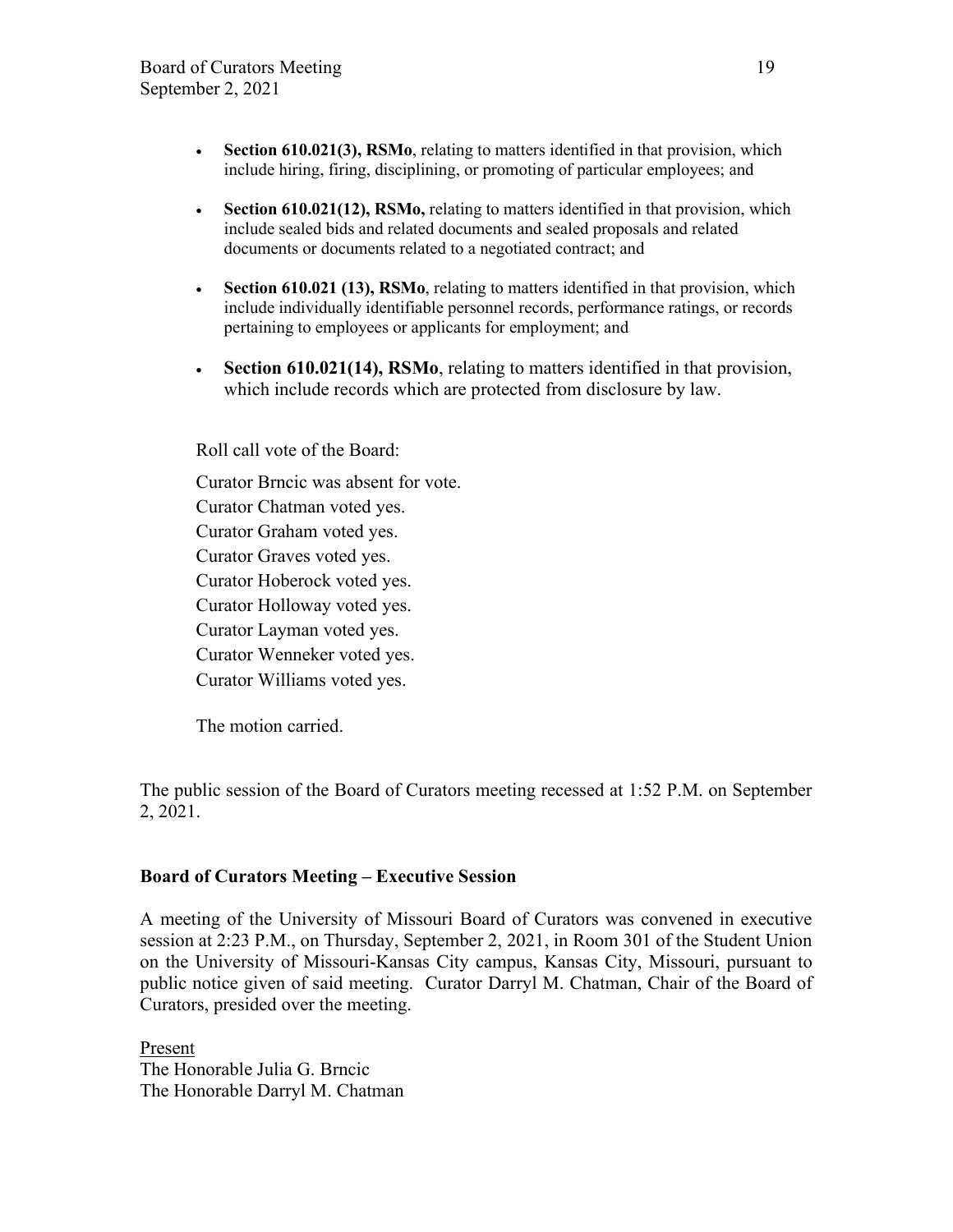Board of Curators Meeting 20 September 2, 2021

The Honorable Maurice B. Graham The Honorable Todd P. Graves The Honorable Greg E. Hoberock The Honorable Keith A. Holloway The Honorable Jeffrey L. Layman The Honorable Robin R. Wenneker The Honorable Michael A. Williams

#### Also Present

- Dr. Mun Y. Choi, President, University of Missouri
- Mr. Stephen J. Owens, General Counsel
- Ms. Cindy Harmon, Secretary of the Board of Curators
- Mr. Remington Williams, Student Representative to the Board of Curators
- Ms. Kamrhan Farwell, Chief Marketing and Communications Officer
- Ms. Marsha Fischer, Vice President for Human Resources and Chief Human Resources **Officer**
- Mr. Ryan Rapp, Executive Vice President for Finance and Operations and CFO

### **Academic, Student Affairs, Research & Economic Development Committee Executive Session**

Desiree Reed-Francois, Andy Humes, Brandon Martin, Randy Krahulik and Steven Chaffin joined the meeting.

Report on contracts and legal advice – presented by the MU and UMKC Athletic Directors, MU and UMKC Athletic Compliance Directors and General Counsel Owens

No action taken by the Board.

Desiree Reed-Francois, Andy Humes, Brandon Martin and Randy Krahulik excused themselves from the meeting.

### Curators' Distinguished Professor Emeritus, William Everett, UMKC – presented by President Choi (information on file)

It was recommended by Chancellor C. Mauli Agrawal, endorsed by President of the University of Missouri, recommended by the Academic, Student Affairs, Research  $\&$ Economic Development Committee, moved by Curator Graves, and seconded by Curator

Hoberock, that the following action be approved:

that upon the recommendation of Chancellor Agrawal, the Provost, and the University of Missouri System Office of Academic Affairs, it is recommended that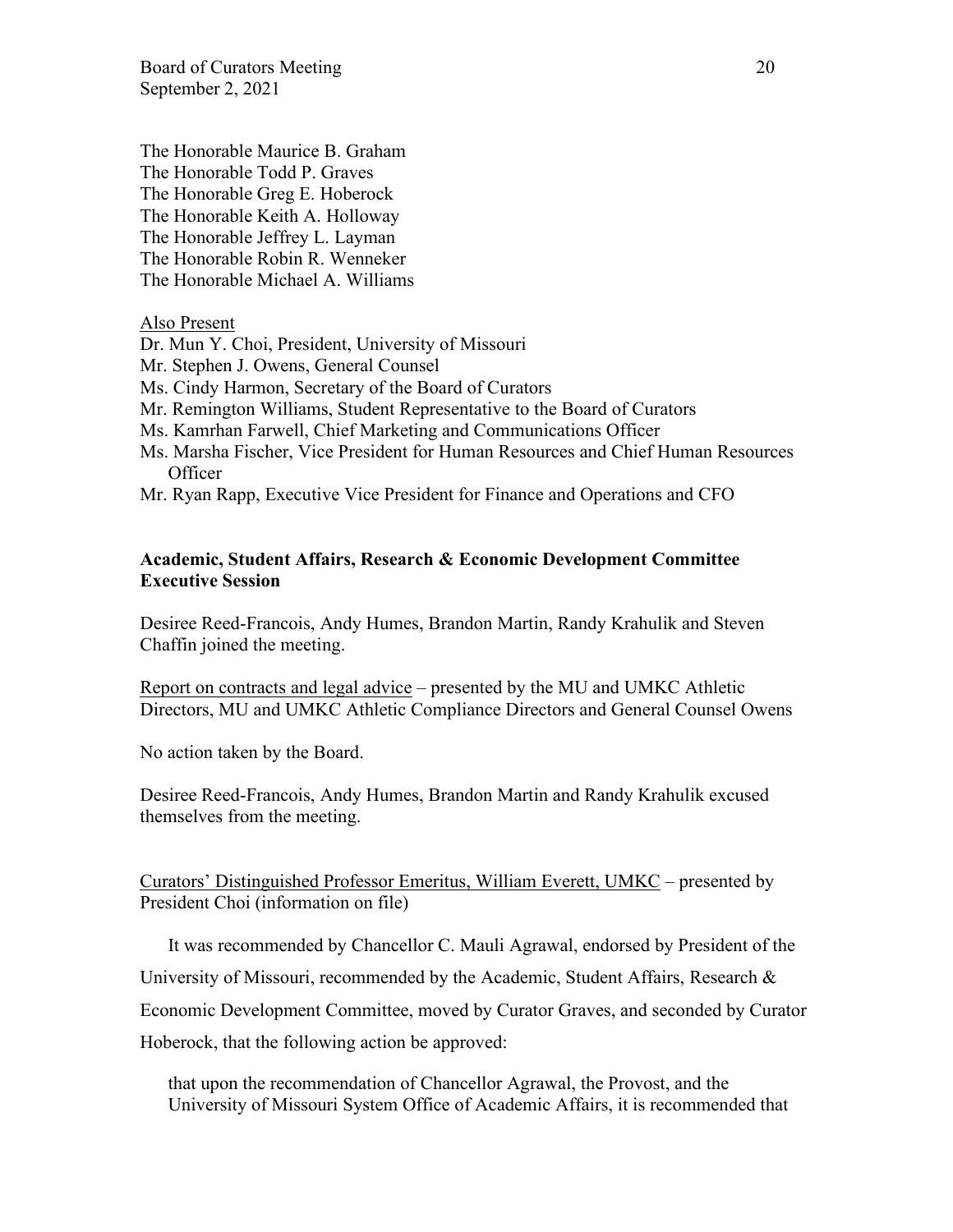Professor William Everett be named to the position University of Missouri Curators' Distinguished Professor Emeritus, effective 09/01/2021.

Roll call vote of Board:

Curator Brncic voted yes. Curator Chatman voted yes. Curator Graham voted yes. Curator Graves voted yes. Curator Hoberock voted yes. Curator Holloway voted yes. Curator Layman voted yes. Curator Wenneker voted yes. Curator Williams voted yes.

The motion carried.

Curators' Distinguished Professor Emeritus, Vijay Kumar, UMKC – presented by President Choi (information on file)

It was recommended by Chancellor C. Mauli Agrawal, endorsed by President of the University of Missouri, recommended by the Academic, Student Affairs and Research & Economic Development Committee, moved by Curator Graves, and seconded by Curator Hoberock, that the following action be approved:

that upon the recommendation of Chancellor Agrawal, the Provost, and the University of Missouri System Office of Academic Affairs, it is recommended that Professor Vijay Kumar be named to the position University of Missouri Curators' Distinguished Professor Emeritus, effective 09/01/2021.

Roll call vote of Board:

Curator Brncic voted yes. Curator Chatman voted yes. Curator Graham voted yes. Curator Graves voted yes. Curator Hoberock voted yes. Curator Holloway voted yes. Curator Layman voted yes. Curator Wenneker voted yes. Curator Williams voted yes.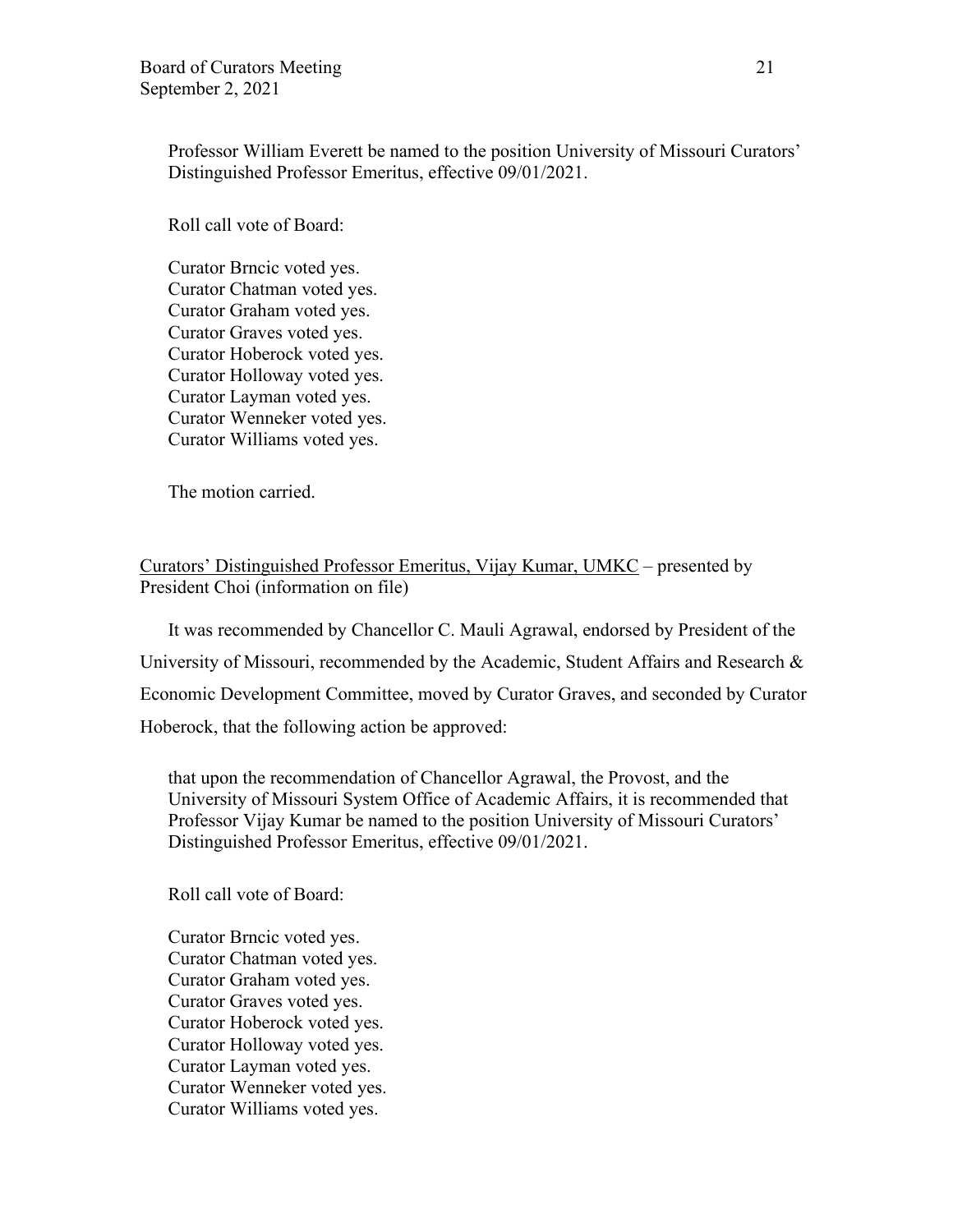The motion carried.

Curators' Distinguished Professor Emeritus, David Pintel, MU – presented by President Choi (information on file)

It was recommended and endorsed by President of the University of Missouri Mun Choi, recommended by the Academic, Student Affairs and Research & Economic Development Committee, moved by Curator Graves, and seconded by Curator Hoberock, that the following action be approved:

that upon the recommendation of President Choi, the Provost, and the University of Missouri System Office of Academic Affairs, it is recommended that Professor David Pintel be named to the position University of Missouri Curators' Distinguished Professor Emeritus, effective 09/01/2021.

Roll call vote of Board:

Curator Brncic voted yes. Curator Chatman voted yes. Curator Graham voted yes. Curator Graves voted yes. Curator Hoberock voted yes. Curator Holloway voted yes. Curator Layman voted yes. Curator Wenneker voted yes. Curator Williams voted yes.

The motion carried.

## Curators' Distinguished Teach Professor, Henry Pernicka, S&T – presented by President Choi (information on file)

It was recommended by Chancellor Mohammad Dehghani, endorsed by President of the University of Missouri Mun Y. Choi, recommended by the Academic, Student Affairs and Research & Economic Development Committee, moved by Curator Graves, and seconded by Curator Hoberock, that the following action be approved:

that upon the recommendation of Chancellor Dehghani, the Provost, and the University of Missouri System Office of Academic Affairs, it is recommended that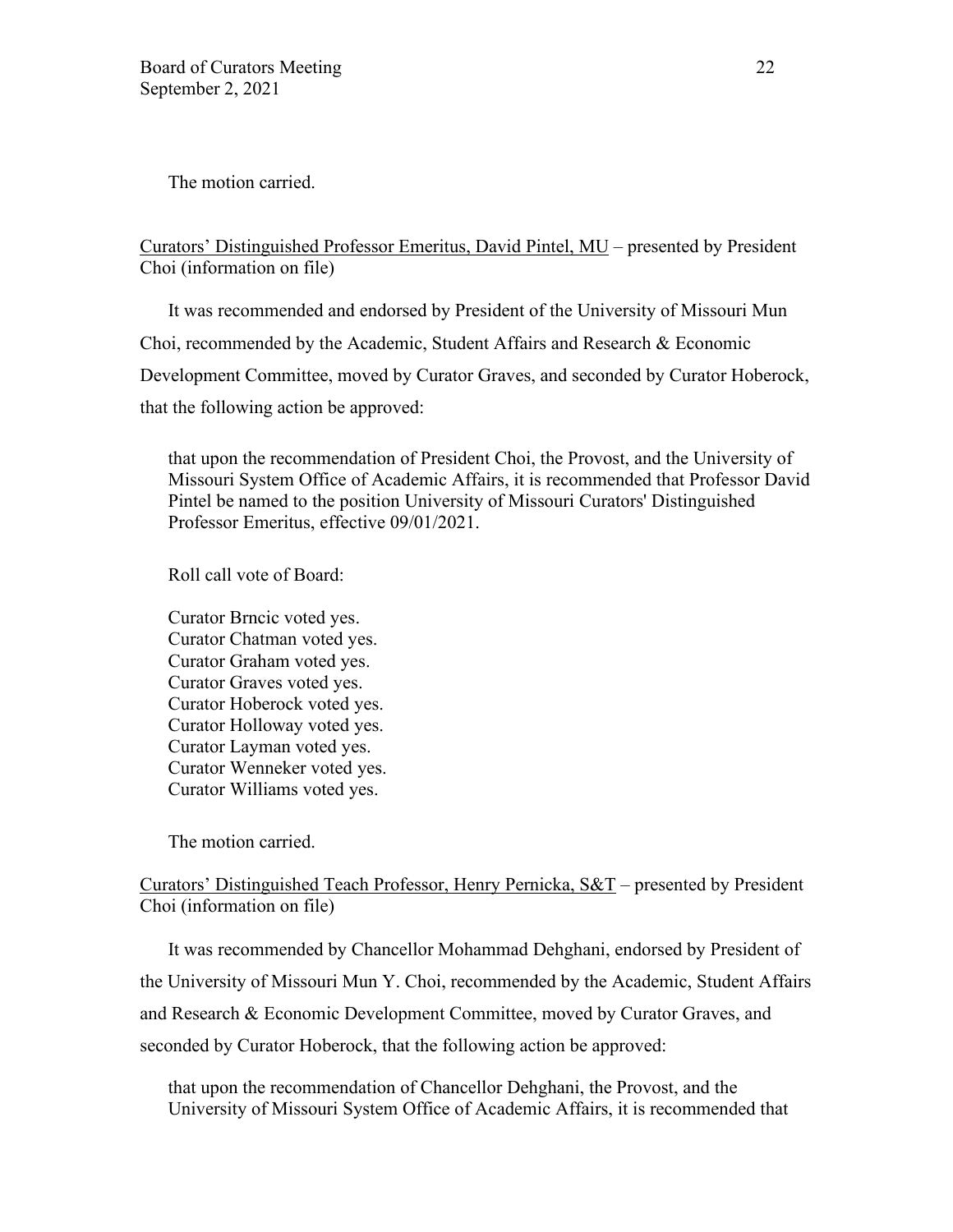Professor Henry Pernicka be named to the position University of Missouri Curators' Distinguished Teaching Professor, effective 09/01/2021. Dr. Pernicka will receive a \$15,000 annual stipend as long as the position title is held. \$10,000 will go to increased compensation (salary and benefits less applicable taxes) with the remaining \$5,000 available for professional expenses associated with teaching, research, or creative activities. In accordance with Collected Rules and regulations, 320.070, this appointment is for a period of five years which may be renewed at the discretion of the Chancellor.

Roll call vote of Board:

Curator Brncic voted yes. Curator Chatman voted yes. Curator Graham voted yes. Curator Graves voted yes. Curator Hoberock voted yes. Curator Holloway voted yes. Curator Layman voted yes. Curator Wenneker voted yes. Curator Williams voted yes.

The motion carried.

## Curators' Distinguished Teaching Professor, Bethany Stone, MU – presented by President Choi (information on file)

It was recommended and endorsed by President of the University of Missouri Mun Y. Choi, recommended by the Academic, Student Affairs and Research & Economic Development Committee, moved by Curator Graves, and seconded by Curator Hoberock, that the following action be approved:

that upon the recommendation of Chancellor Choi, the Provost, and the University of Missouri System Office of Academic Affairs, it is recommended that Teaching Professor Bethany Stone be named to the position University of Missouri Curators' Distinguished Teaching Professor, effective 09/01/2021. Dr. Stone will receive a \$15,000 annual stipend as long as the position title is held. \$10,000 will go to increased compensation (salary and benefits less applicable taxes) with the remaining \$5,000 available for professional expenses associated with teaching, research, or creative activities. In accordance with Collected Rules and regulations, 320.070, this appointment is for a period of five years which may be renewed at the discretion of the Chancellor.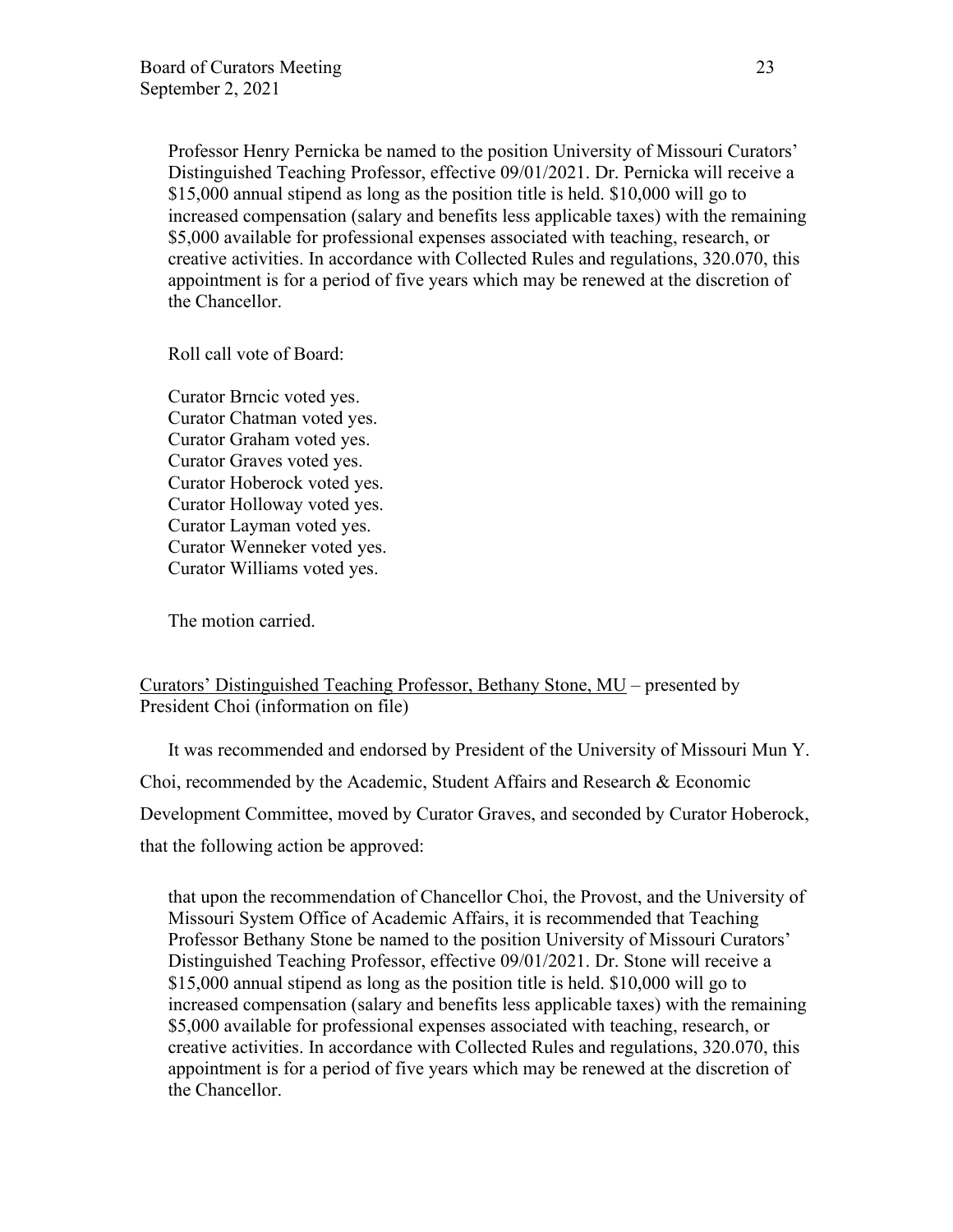Roll call vote of Board:

Curator Brncic voted yes. Curator Chatman voted yes. Curator Graham voted yes. Curator Graves voted yes. Curator Hoberock voted yes. Curator Holloway voted yes. Curator Layman voted yes. Curator Wenneker voted yes. Curator Williams voted yes.

The motion carried.

## Curators' Distinguished Professor, Dongsheng Duan, MU – presented by President Choi (information on file)

It was recommended and endorsed by President of the University of Missouri Mun Y. Choi, recommended by the Academic, Student Affairs and Research & Economic Development Committee, moved by Curator Graves, and seconded by Curator Hoberock, that the following action be approved:

that upon the recommendation of President Choi, the Provost, and the University of Missouri System Office of Academic Affairs, it is recommended that Professor Dongsheng Duan be named to the position University of Missouri Curators' Distinguished Professor, effective 09/01/2021. Dr. Duan will receive a \$15,000 annual stipend as long as the position title is held. \$10,000 will go to increased compensation (salary and benefits less applicable taxes) with the remaining \$5,000 available for professional expenses associated with teaching, research, or creative activities. In accordance with Collected Rules and regulations, 320.070, this appointment is for a period of five years which may be renewed at the discretion of the Chancellor.

Roll call vote of Board:

Curator Brncic voted yes. Curator Chatman voted yes. Curator Graham voted yes. Curator Graves voted yes. Curator Hoberock voted yes. Curator Holloway voted yes.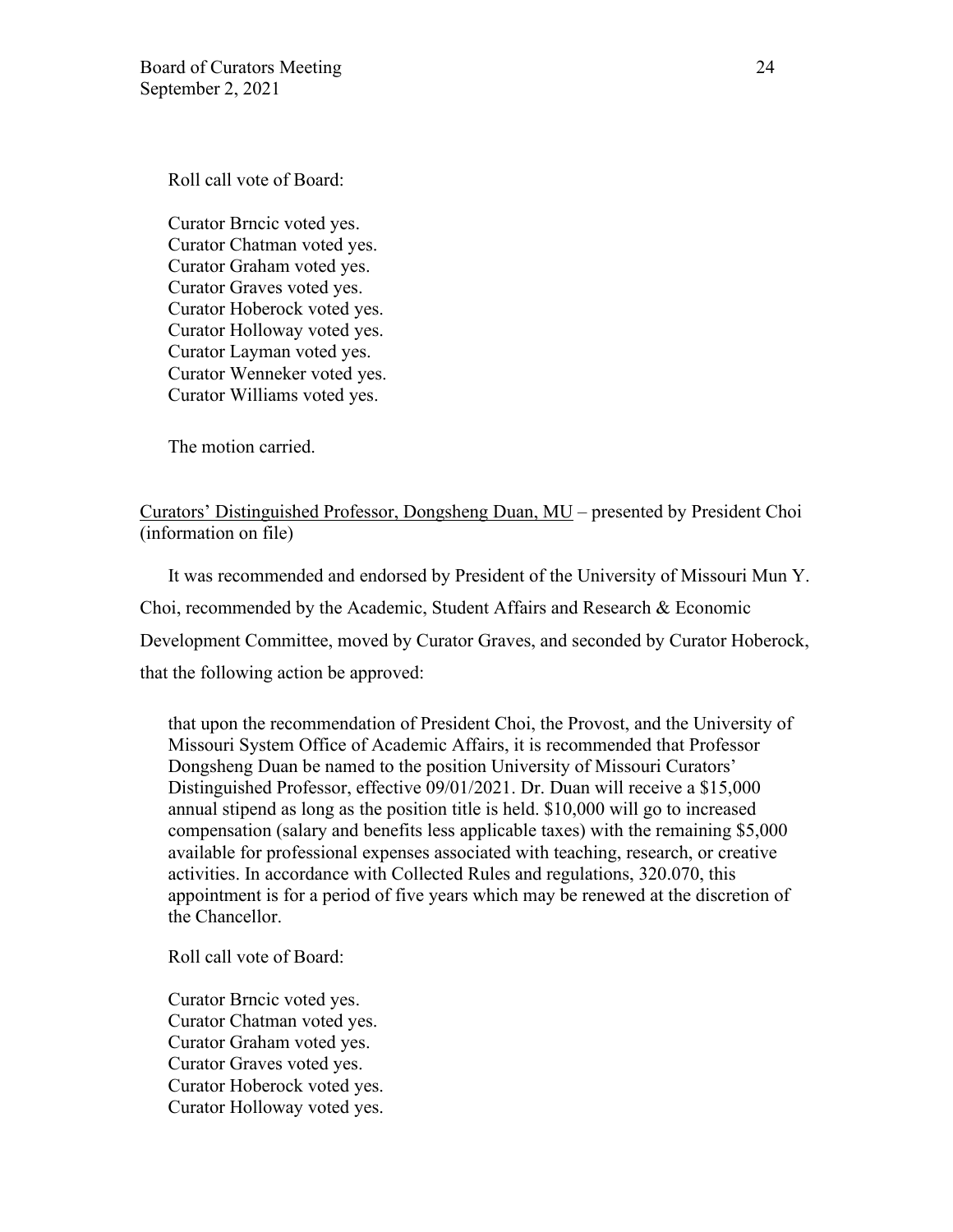Curator Layman voted yes. Curator Wenneker voted yes. Curator Williams voted yes.

The motion carried.

### Curators' Distinguished Professor, Aigen Li, MU – presented by President Choi (information on file)

It was recommended and endorsed by President of the University of Missouri Mun Y. Choi, recommended by the Academic, Student Affairs and Research & Economic Development Committee, moved by Curator Graves, and seconded by Curator Hoberock, that the following action be approved:

that upon the recommendation of President Choi, the Provost, and the University of Missouri System Office of Academic Affairs, it is recommended that Professor Aigen Li be named to the position University of Missouri Curators' Distinguished Professor, effective 09/01/2021. Dr. Li will receive a \$15,000 annual stipend as long as the position title is held. \$10,000 will go to increased compensation (salary and benefits less applicable taxes) with the remaining \$5,000 available for professional expenses associated with teaching, research, or creative activities. In accordance with Collected Rules and regulations, 320.070, this appointment is for a period of five years which may be renewed at the discretion of the Chancellor.

Roll call vote of Board:

Curator Brncic voted yes. Curator Chatman voted yes. Curator Graham voted yes. Curator Graves voted yes. Curator Hoberock voted yes. Curator Holloway voted yes. Curator Layman voted yes. Curator Wenneker voted yes. Curator Williams voted yes.

The motion carried.

Curators' Distinguished Professor, Christian Lorson, MU – presented by President Choi (information on file)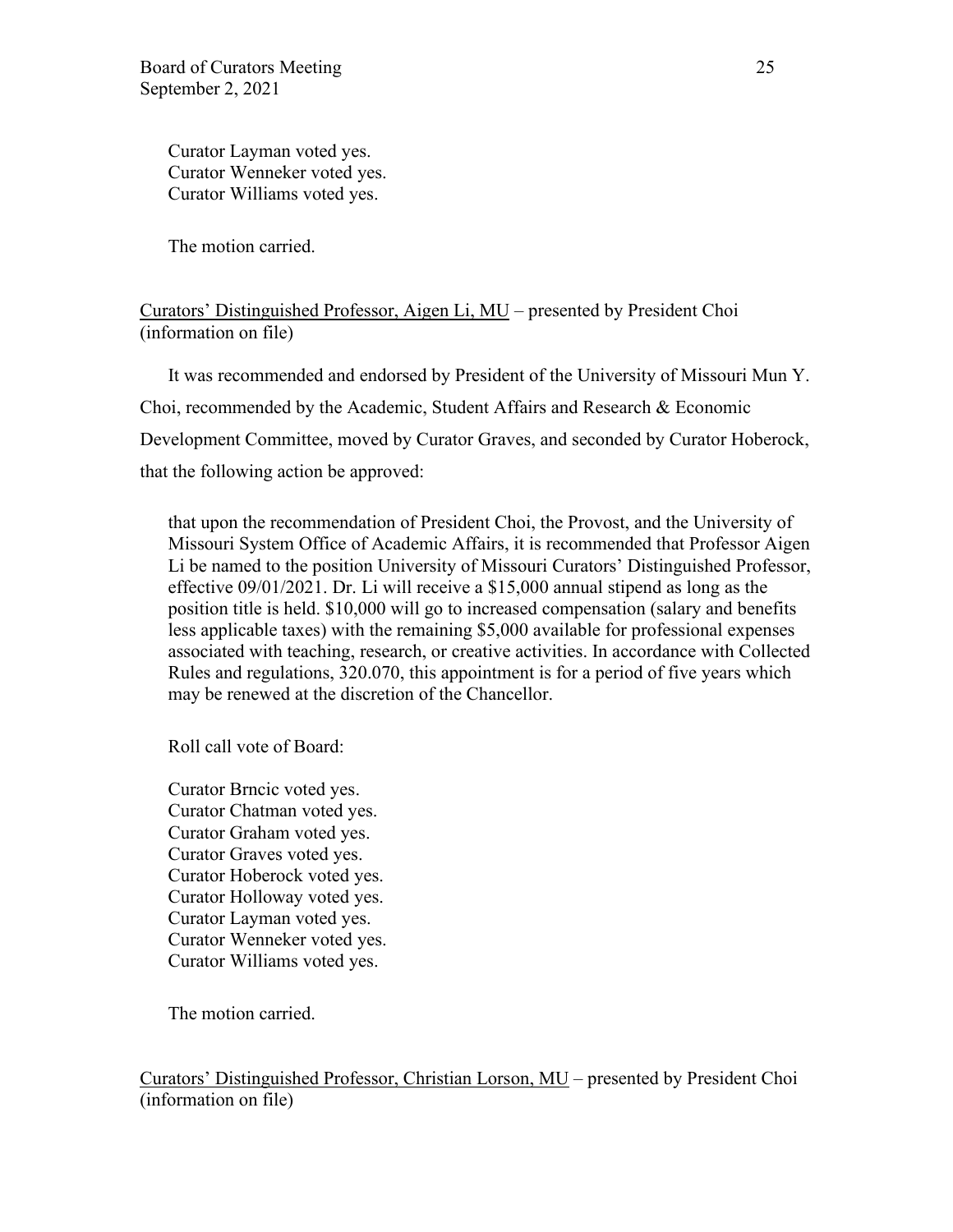It was recommended and endorsed by President of the University of Missouri Mun Y. Choi, recommended by the Academic, Student Affairs and Research & Economic Development Committee, moved by Curator Graves, and seconded by Curator Hoberock, that the following action be approved:

that upon the recommendation of President Choi, the Provost, and the University of Missouri System Office of Academic Affairs, it is recommended that Professor Christian Lorson be named to the position University of Missouri Curators' Distinguished Professor, effective 09/01/2021. Dr. Lorson will receive a \$15,000 annual stipend as long as the position title is held. \$10,000 will go to increased compensation (salary and benefits less applicable taxes) with the remaining \$5,000 available for professional expenses associated with teaching, research, or creative activities. In accordance with Collected Rules and regulations, 320.070, this appointment is for a period of five years which may be renewed at the discretion of the Chancellor.

Roll call vote of Board:

Curator Brncic voted yes. Curator Chatman voted yes. Curator Graham voted yes. Curator Graves voted yes. Curator Hoberock voted yes. Curator Holloway voted yes. Curator Layman voted yes. Curator Wenneker voted yes. Curator Williams voted yes.

The motion carried.

## Curators' Distinguished Professor, Wendy Reinke, MU – presented by President Choi (information on file)

It was recommended and endorsed by President of the University of Missouri Mun Y. Choi, recommended by the Academic, Student Affairs and Research & Economic Development Committee, moved by Curator Graves, and seconded by Curator Hoberock, that the following action be approved: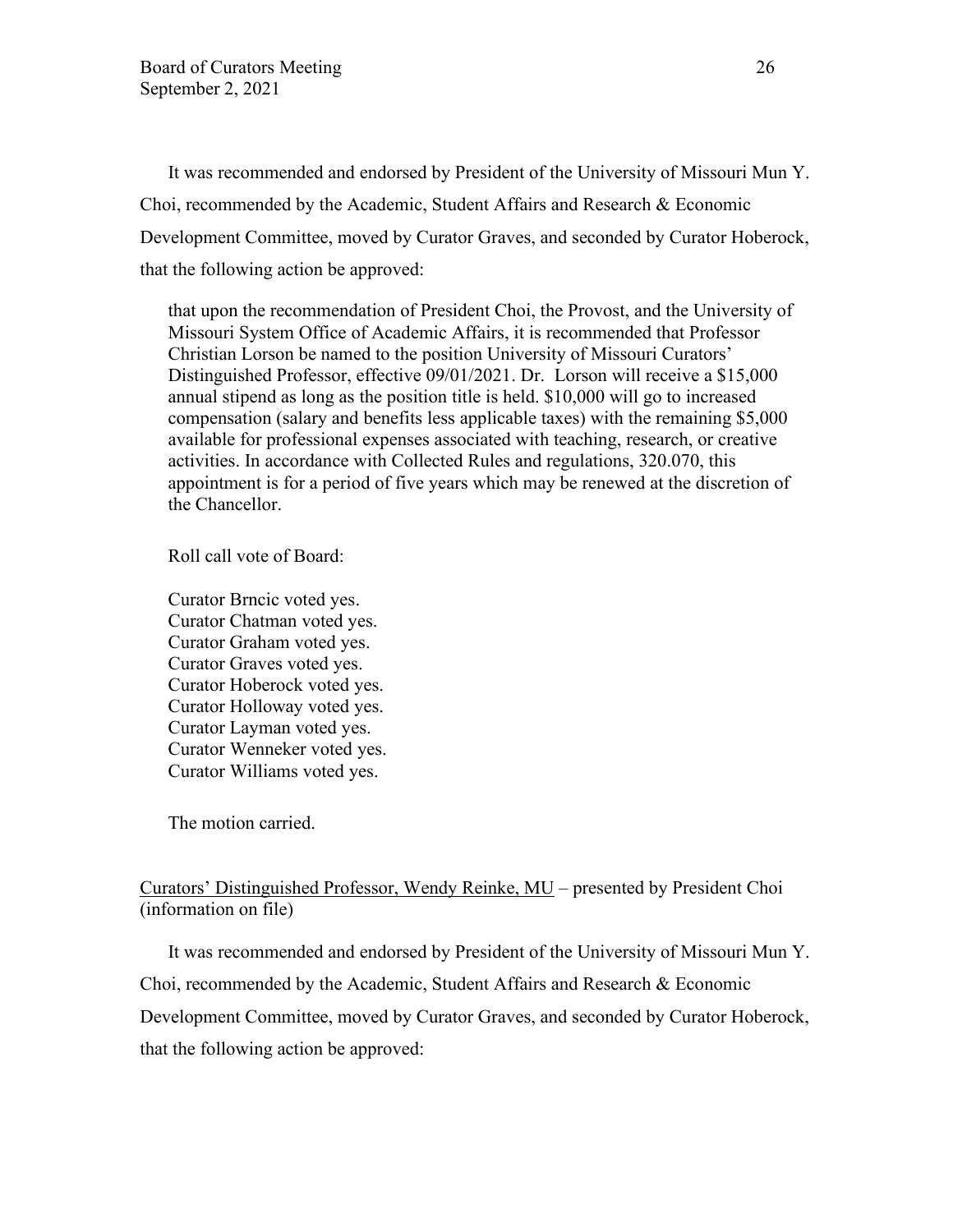that upon the recommendation of President Choi, the Provost, and the University of Missouri System Office of Academic Affairs, it is recommended that Professor Wendy Reinke be named to the position University of Missouri Curators' Distinguished Professor, effective 09/01/2021. Dr. Reinke will receive a \$15,000 annual stipend as long as the position title is held. \$10,000 will go to increased compensation (salary and benefits less applicable taxes) with the remaining \$5,000 available for professional expenses associated with teaching, research, or creative activities. In accordance with Collected Rules and regulations, 320.070, this appointment is for a period of five years which may be renewed at the discretion of the Chancellor.

Roll call vote of Board:

Curator Brncic voted yes. Curator Chatman voted yes. Curator Graham voted yes. Curator Graves voted yes. Curator Hoberock voted yes. Curator Holloway voted yes. Curator Layman voted yes. Curator Wenneker voted yes. Curator Williams voted yes.

The motion carried.

## Curators' Distinguished Professor, Marjorie Skubic, MU – presented by President Choi (information on file)

It was recommended and endorsed by President of the University of Missouri Mun Y. Choi, recommended by the Academic, Student Affairs and Research & Economic Development Committee, moved by Curator Graves, and seconded by Curator Hoberock, that the following action be approved:

that upon the recommendation of President Choi, the Provost, and the University of Missouri System Office of Academic Affairs, it is recommended that Professor Marjorie Skubic be named to the position University of Missouri Curators' Distinguished Professor, effective 09/01/2021. Dr. Skubic will receive a \$15,000 annual stipend as long as the position title is held. \$10,000 will go to increased compensation (salary and benefits less applicable taxes) with the remaining \$5,000 available for professional expenses associated with teaching, research, or creative activities. In accordance with Collected Rules and regulations, 320.070, this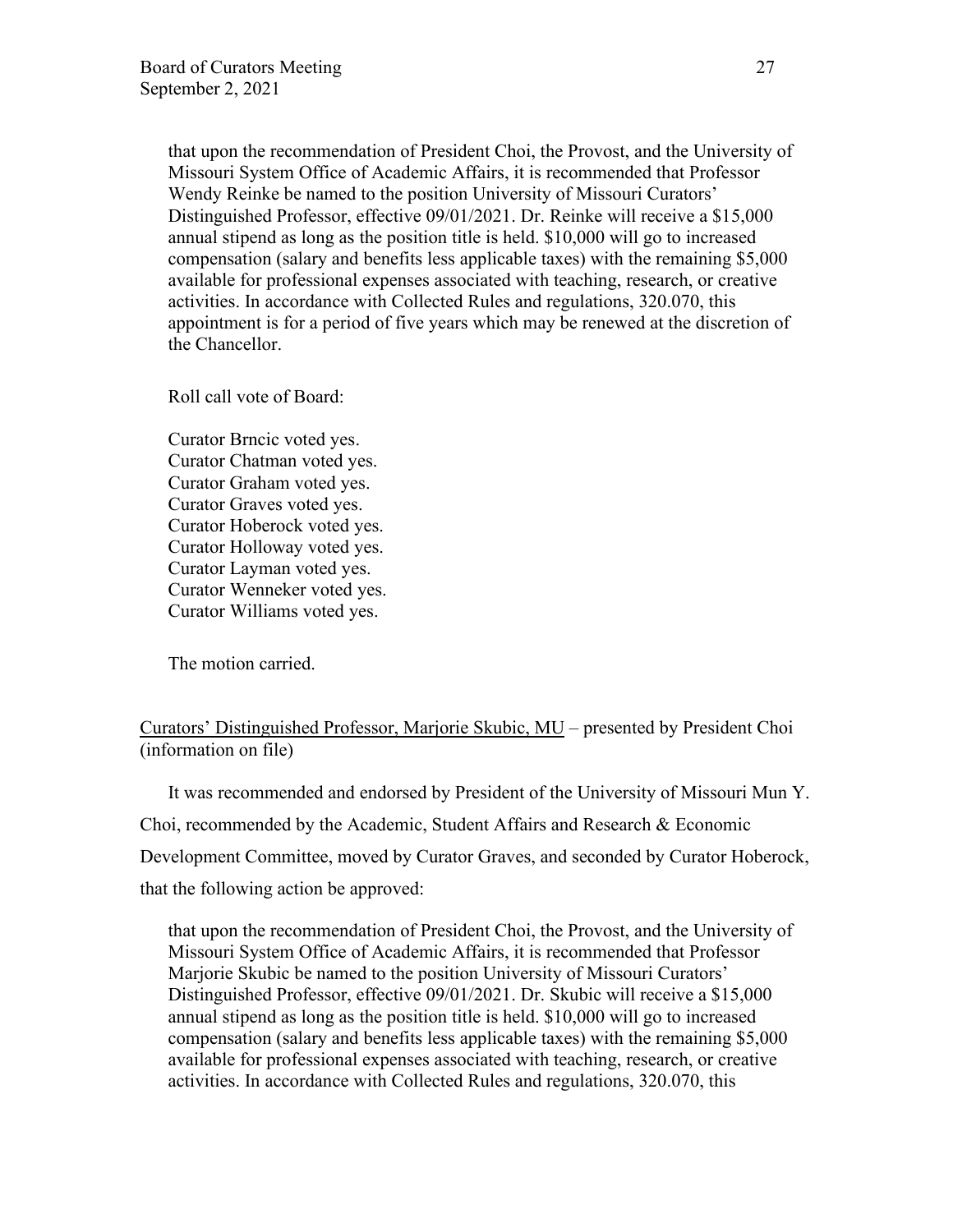appointment is for a period of five years which may be renewed at the discretion of the Chancellor.

Roll call vote of Board:

Curator Brncic voted yes. Curator Chatman voted yes. Curator Graham voted yes. Curator Graves voted yes. Curator Hoberock voted yes. Curator Holloway voted yes. Curator Layman voted yes. Curator Wenneker voted yes. Curator Williams voted yes.

The motion carried.

## Curators' Distinguished Professor, Jianguo (Tony) Sun, MU – presented by President Choi (information on file)

It was recommended and endorsed by President of the University of Missouri Mun Y. Choi, recommended by the Academic, Student Affairs and Research & Economic Development Committee, moved by Curator Graves, and seconded by Curator Hoberock, that the following action be approved:

that upon the recommendation of Chancellor Choi, the Provost, and the University of Missouri System Office of Academic Affairs, it is recommended that Professor Jianguo Sun be named to the position University of Missouri Curators' Distinguished Professor, effective 09/01/2021. Dr. Sun will receive a \$15,000 annual stipend as long as the position title is held. \$10,000 will go to increased compensation (salary and benefits less applicable taxes) with the remaining \$5,000 available for professional expenses associated with teaching, research, or creative activities. In accordance with Collected Rules and regulations, 320.070, this appointment is for a period of five years which may be renewed at the discretion of the Chancellor.

Roll call vote of Board:

Curator Brncic voted yes. Curator Chatman voted yes. Curator Graham voted yes. Curator Graves voted yes.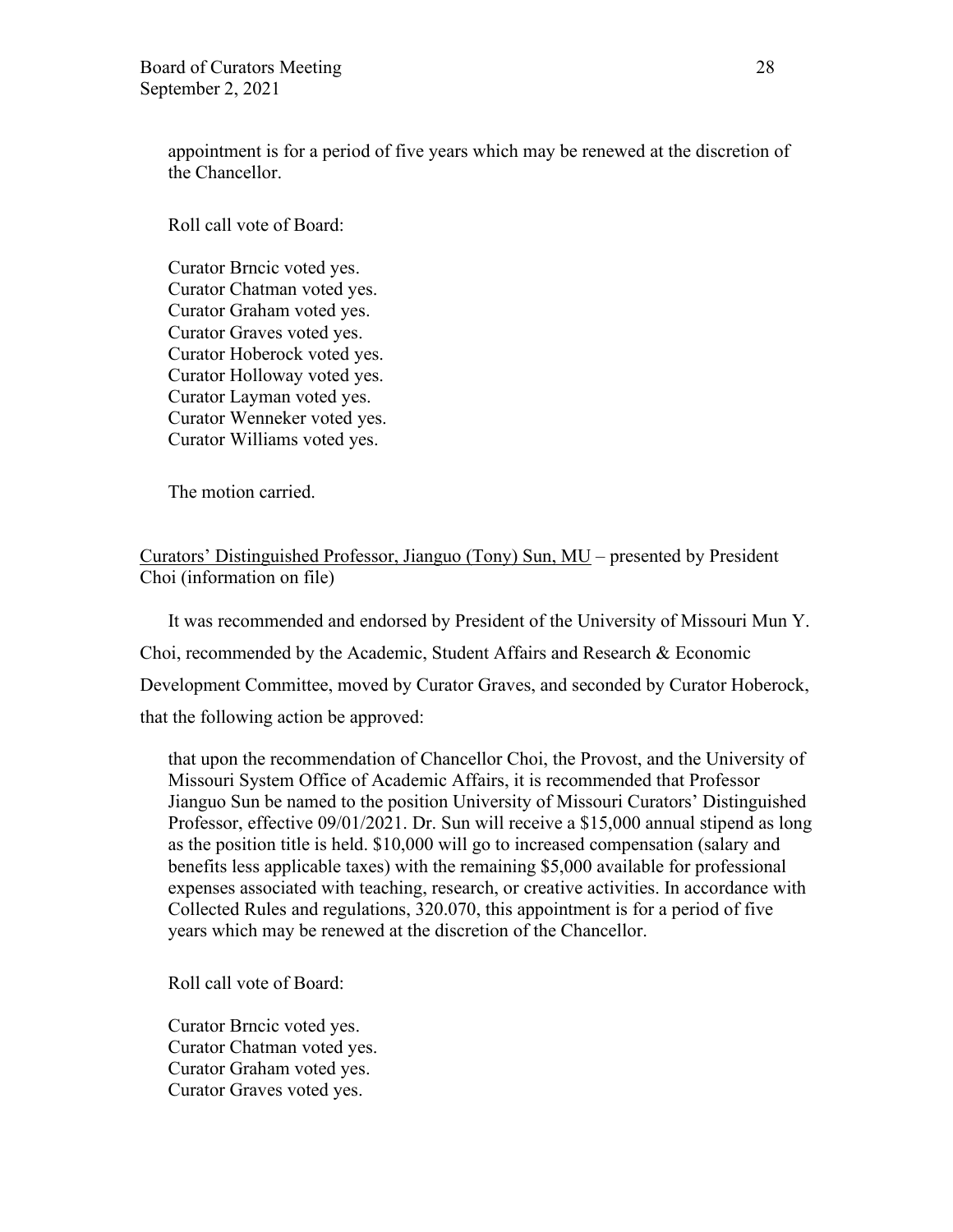Curator Hoberock voted yes. Curator Holloway voted yes. Curator Layman voted yes. Curator Wenneker voted yes. Curator Williams voted yes.

The motion carried.

Curators' Distinguished Professor, Dong Xu, MU – presented by President Choi (information on file)

It was recommended and endorsed by President of the University of Missouri Mun Y. Choi, recommended by the Academic, Student Affairs and Research & Economic Development Committee, moved by Curator Graves, and seconded by Curator Hoberock, that the following action be approved:

that upon the recommendation of Chancellor Choi, the Provost, and the University of Missouri System Office of Academic Affairs, it is recommended that Professor Dong Xu be named to the position University of Missouri Curators' Distinguished Professor effective 09/01/2021. Dr. Xu will receive a \$15,000 annual stipend as long as the position title is held. \$10,000 will go to increased compensation (salary and benefits less applicable taxes) with the remaining \$5,000 available for professional expenses associated with teaching, research, or creative activities. In accordance with Collected Rules and regulations, 320.070, this appointment is for a period of five years which may be renewed at the discretion of the Chancellor.

Roll call vote of Board:

Curator Brncic voted yes. Curator Chatman voted yes. Curator Graham voted yes. Curator Graves voted yes. Curator Hoberock voted yes. Curator Holloway voted yes. Curator Layman voted yes. Curator Wenneker voted yes. Curator Williams voted yes.

The motion carried.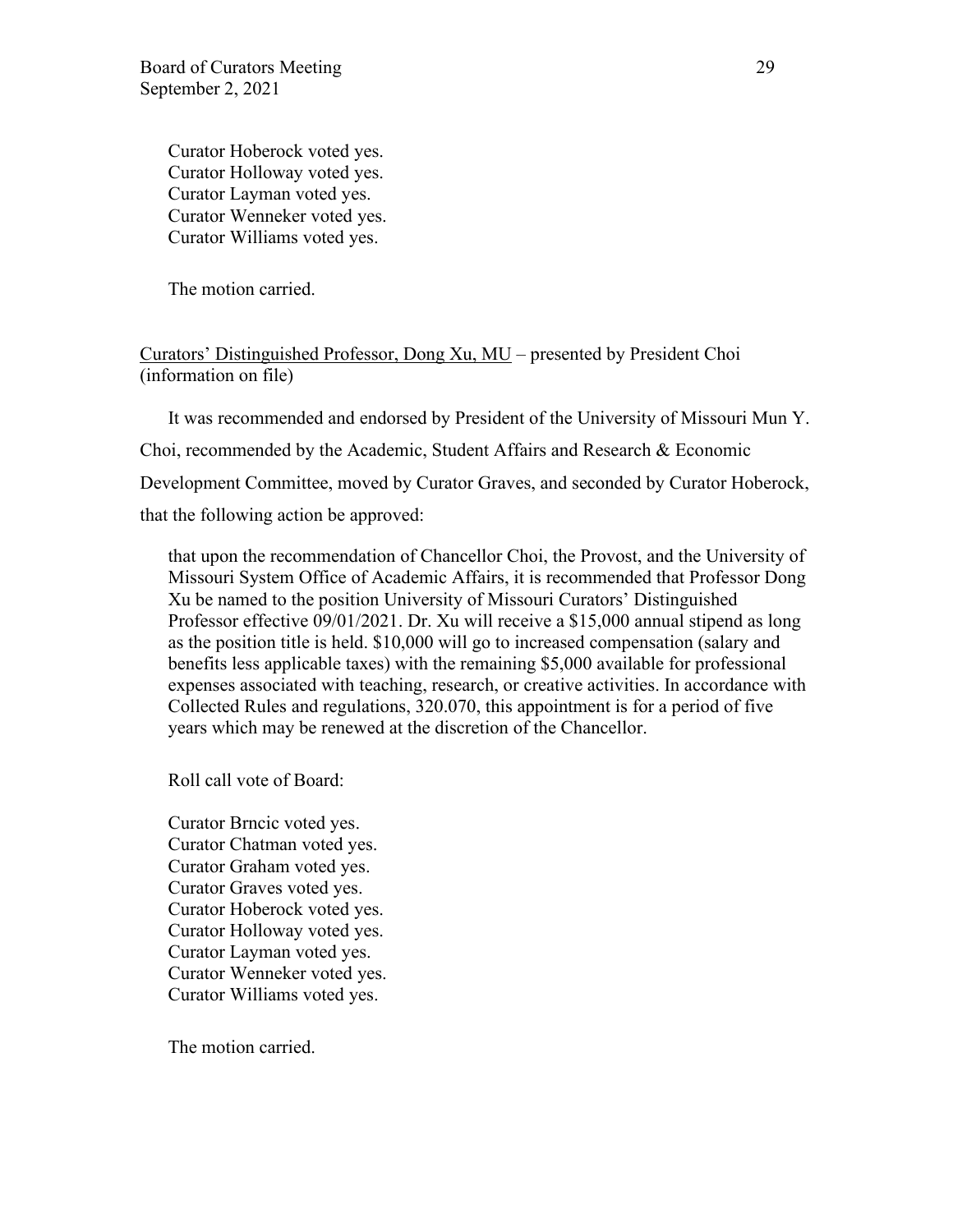## **General Business**

Report on potential property purchase – presented by Executive Vice President Rapp

No action taken by the Board.

 $322$ Property Sale, MU – this item is closed and may be made public when completed.

 $323$ Property Sale, MU – this item is closed and may be made public when completed.

President's Report on personnel and contract matters – presented by President Choi

No action taken by the Board.

General Counsel's Report – presented by General Counsel Owens

No action taken by the Board.

Curators' Only Report – No action taken by the Board.

### Adjourn, Board of Curators Meeting and Committee Meetings, September 2, 2021

It was moved by Curator Graham and seconded by Curator Layman that the Board of Curators meeting and committee meetings, September 2, 2021, be adjourned.

Roll call vote of the Board:

Curator Brncic voted yes. Curator Chatman voted yes. Curator Graham voted yes. Curator Graves voted yes. Curator Hoberock voted yes. Curator Holloway voted yes. Curator Layman voted yes. Curator Wenneker voted yes. Curator Williams voted yes.